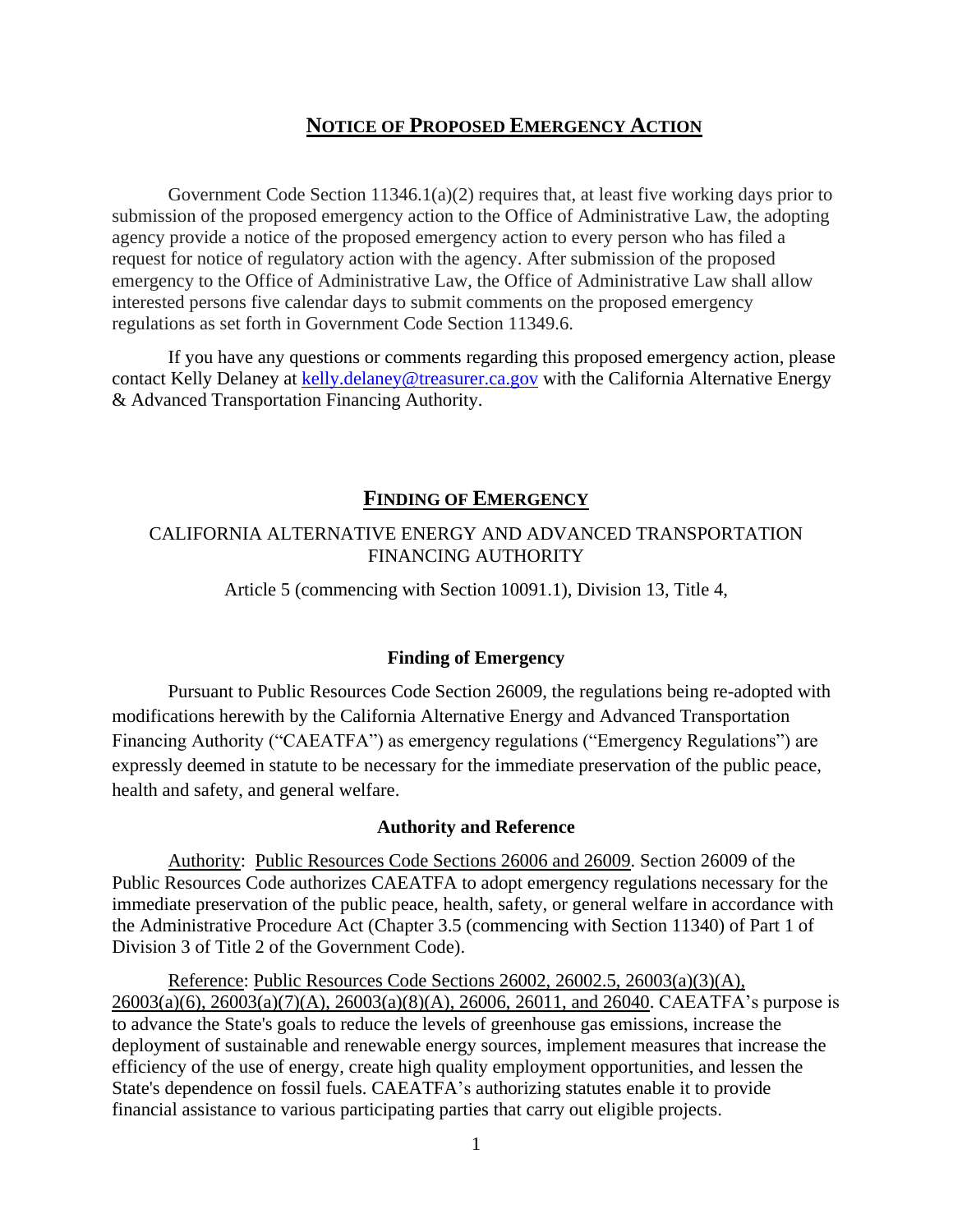#### **Informative Digest**

The California Alternative Energy and Advanced Transportation Financing Authority Act establishes the California Alternative Energy and Advanced Transportation Financing Authority ("CAEATFA") and requires CAEATFA to establish programs to provide financial assistance to participating parties for projects related to alternative energy sources and advanced transportation projects. Existing law authorizes CAEATFA to receive and utilize grants or loans from the federal government, a public agency, or any other source for carrying out the purposes of the Act.

Pursuant to this statutory authority, CAEATFA is the administrator of the California Hub for Energy Efficiency Financing ("CHEEF") under a Memorandum of Agreement with the Public Utilities Commission ("CPUC"), known as the Decision Implementing 2013-14 Energy Efficiency Financing Pilot Programs, Decision 13-09-044. The GoGreen Home Energy Financing Program ("GoGreen Home"), previously referred to as the Residential Energy Efficiency Loan Assistance Program, is one of several energy efficiency financing programs as part of that Memorandum of Agreement.

GoGreen Home launched in 2016 as a pilot program and, throughout early development and implementation, CAEATFA advocated for specific changes to the CHEEF programs to broaden their relevance to the private market and streamline operations for participants. These efforts were necessary, from CAEATFA's perspective, to facilitate more energy efficiency projects and expand GoGreen Home to reach more customers. In March 2017, the CPUC issued Decision 17-03-026, which granted CAEATFA some additional flexibility to amend GoGreen Home from previous CPUC guidance. Leveraging this flexibility, CAEATFA implemented amendments through an emergency rulemaking process that began in 2017 and ended with a certificate of compliance in September 2018.

In April 2020, the CPUC issued Resolution E-5072, which approved GoGreen Home's transition from a pilot program to a full program and provided funding for CAEATFA to improve to facilitate scaling, including streamlining operations for lenders, making planned technology improvements, and continuing with marketing, education, and outreach efforts.

The benefits of this regulatory action will be to owners and renters of residential homes, including single-family properties, condominiums, townhomes, and apartments. GoGreen Home mitigates the risk of default for lenders by providing a credit enhancement for enrolled loans. This protection enables participating lenders to offer more attractive financing terms, such as reduced interest rates, longer terms, and larger amounts to a broader group of Borrowers.

The regulation amendments respond to challenges, lessons learned, and extensive stakeholder feedback received while implementing GoGreen Home. It is CAEATFA's intention to expand the opportunity for consumers to access GoGreen Home, streamline processes, and facilitate energy efficiency improvements. The amendments: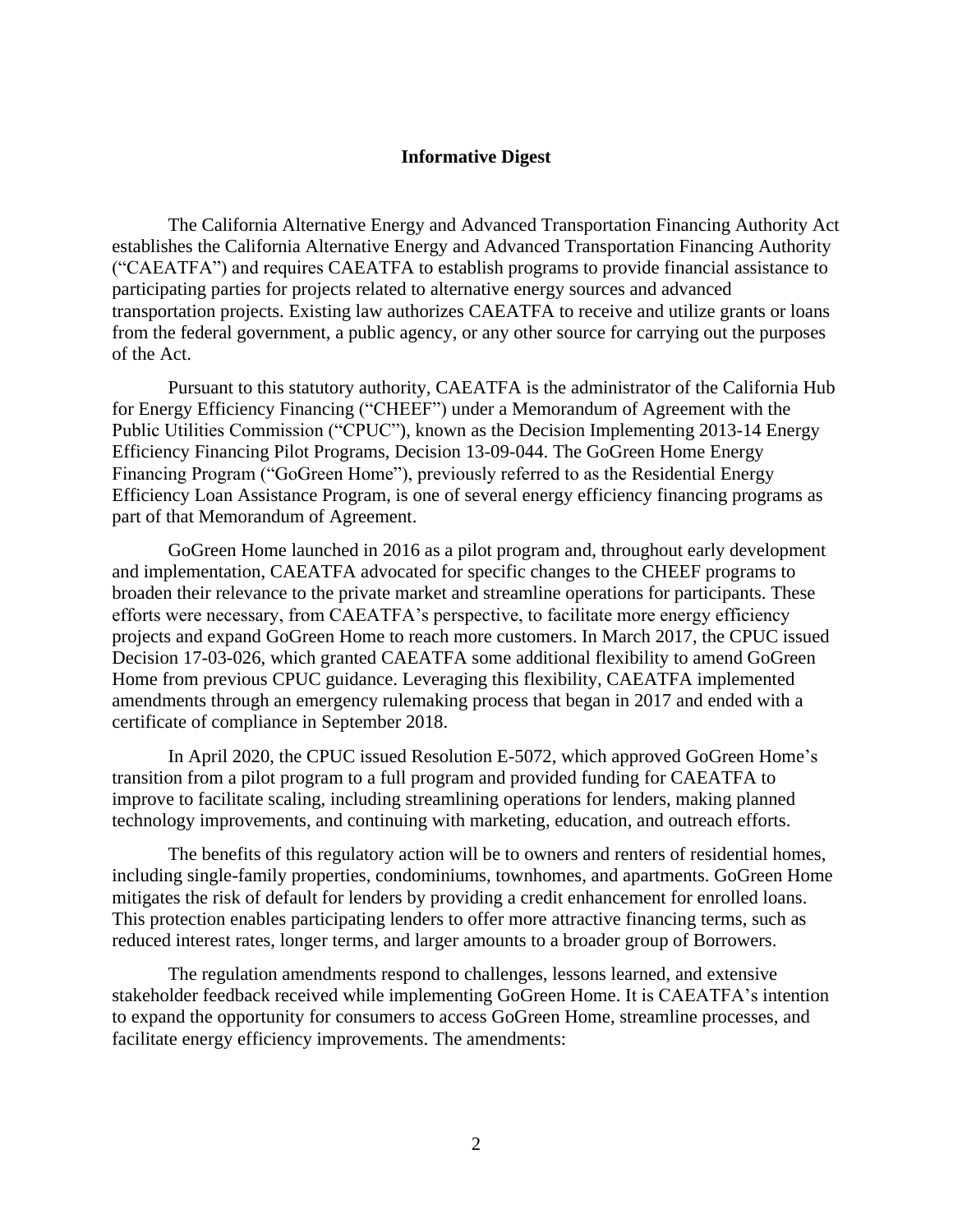- Streamline the loan enrollment and reporting processes to accommodate new lender business models and facilitate automation;
- Add new eligible energy efficiency measures to provide more options to consumers and be responsive to stakeholder feedback and technological advances;
- Enable the ability for point-of-sale financing, by which customers can access userfriendly GoGreen Home financing when purchasing energy efficient appliances through utility marketplaces on the internet;
- Provide a new option for loans under \$5,000, with streamlined and efficient requirements easing the financing process for Lenders and Borrowers;
- Add a new role for participants who assist lenders with marketing, lead generation, and collecting and submitting information to CAEATFA;
- Allow for residential equipment leases/service agreements as financing products, with appropriate consumer protections to provide customers with more financing options; and
- Set framework to further simplify the program by allowing CAEATFA to utilize nonratepayer sources of funding for credit enhancements which will allow for more uniform measure eligibility across Investor-Owned Utility (IOU) and Publicly-Owned Utility (POU) areas.

As part of the ongoing administration of GoGreen Home, CAEATFA staff regularly solicited feedback from participating contractors and lenders and carefully monitored enrollment data to understand GoGreen Home's impact and challenges. During this regulation amendment process, CAEATFA surveyed contractors, held a lender roundtable to solicit input, engaged key stakeholders for feedback, and conducted a public workshop on March 12, 2021, followed by a seven-day public comment period. Public comments were considered and prompted additional changes, which are reflected in these proposed amended regulations. The CAEATFA Board approved the emergency regulations on April 20, 2021. Following OAL approval, the emergency regulations took effect on May 24, 2021.

For the re-adoption of emergency regulations with modifications, CAEATFA posted proposed modified Emergency Regulations, held stakeholder discussions soliciting input, and conducted a public workshop on January 6, 2022, followed by an 8-day public comment period. Additional modifications to the proposed regulations were made as a result of stakeholder feedback. The amendments: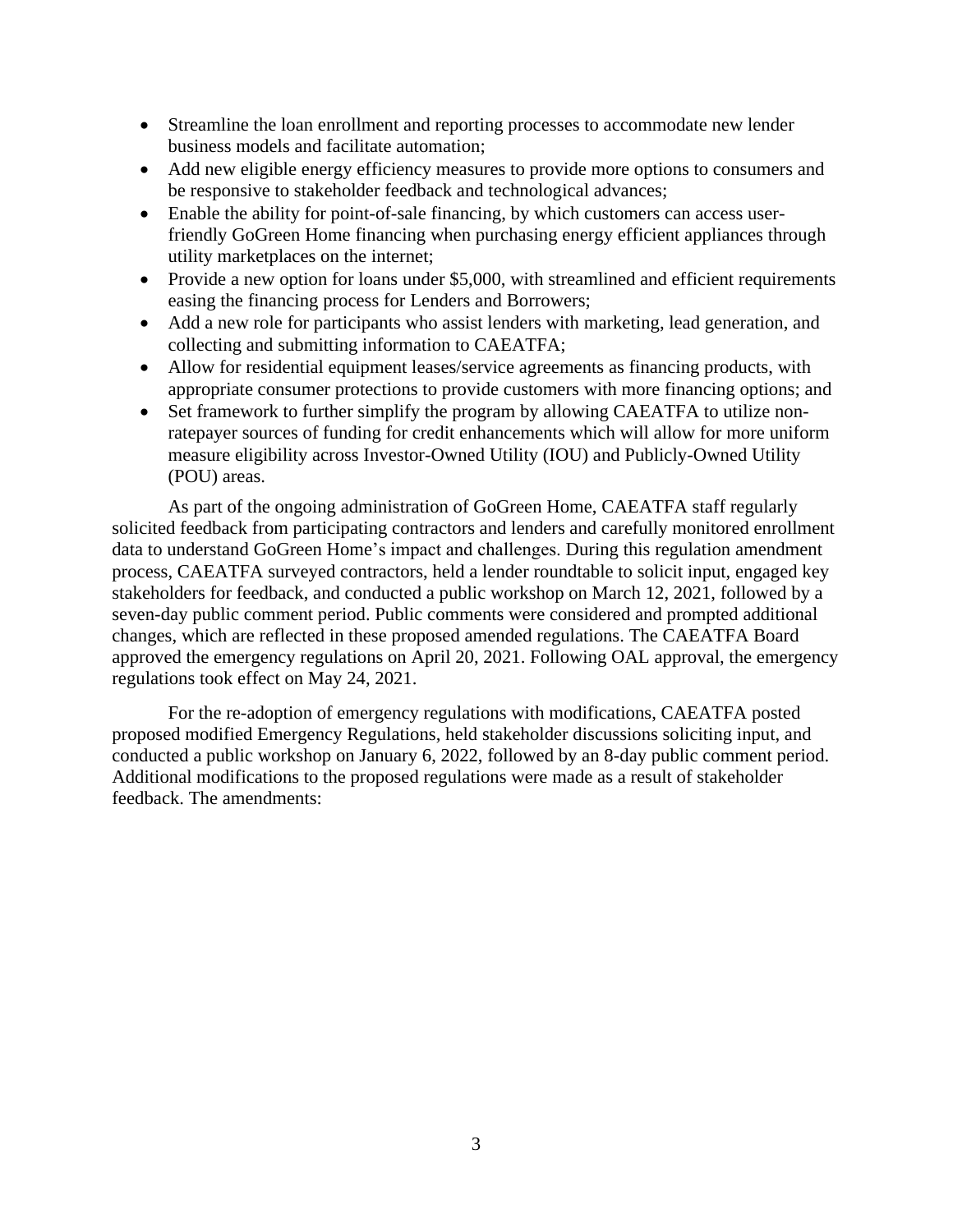- Adjust the eligibility requirement for Eligible Finance Lenders related to net worth to facilitate the entry of more private finance companies into the Program while still ensuring companies have a track record of profitability or investor commitment.
- Add new eligible measures of interior and exterior window coverings and heat reflective coatings to provide more options for consumers to reduce their energy consumption.
- Remove convection gas ovens from the list of eligible measures due to recent studies revealing their substantial greenhouse gas polluting potential. *Note that this measure was added during the May emergency rulemaking process but is being removed for the readoption.*
- Update the Borrower Privacy Disclosure to bring the Regulations into alignment with reporting to new external sources of funding, clarify the types of information shared by the Program with various audiences, and better align with the Information Practices Act.
- Modify Section 16, Conditional Eligibility Expansion, which was originally added as part of the May emergency rulemaking. The modifications simplify some of the original language for improved comprehension and clarify how measure eligibility will be expanded when additional funding becomes available.

The CAEATFA Board approved the re-adoption of the emergency regulations with modifications on February 15, 2022. CAEATFA will next begin to work on a second readoption of the emergency regulations and continue efforts toward completing the Regular Rulemaking process.

CAEATFA has reviewed existing regulations on this topic and has concluded that the proposed regulations are not inconsistent or incompatible with existing state regulations.

Throughout the regulations, CAEATFA made nonsubstantive changes that improve readability, bring consistency, correct grammar, and reorder subsections. Section references and details of these nonsubstantive changes are not included below.

The substantive amendments and necessity for each section of the regulations are as follows:

#### **Universal Change in Multiple Sections.**

• *§10091.2(a)(19)(formerly) §10091.3(h)(formerly) §10091.5(c)(formerly) §10091.8(f)(2)(G)(formerly) §10091.8(f)(3)(G)(formerly) §10991.8(h)(2)(F)(formerly) §10091.9(c)(18)(formerly) §10091.12(c)(12)(formerly):*

All of these subsections were removed. The subsections required Eligible Financial Institutions ("PFIs"), Eligible Finance Lenders ("PFLs"), Participating Contractors, Borrowers, and Successor Servicers to acknowledge that all the information provided will be true and accurate to the best of the signatory's knowledge.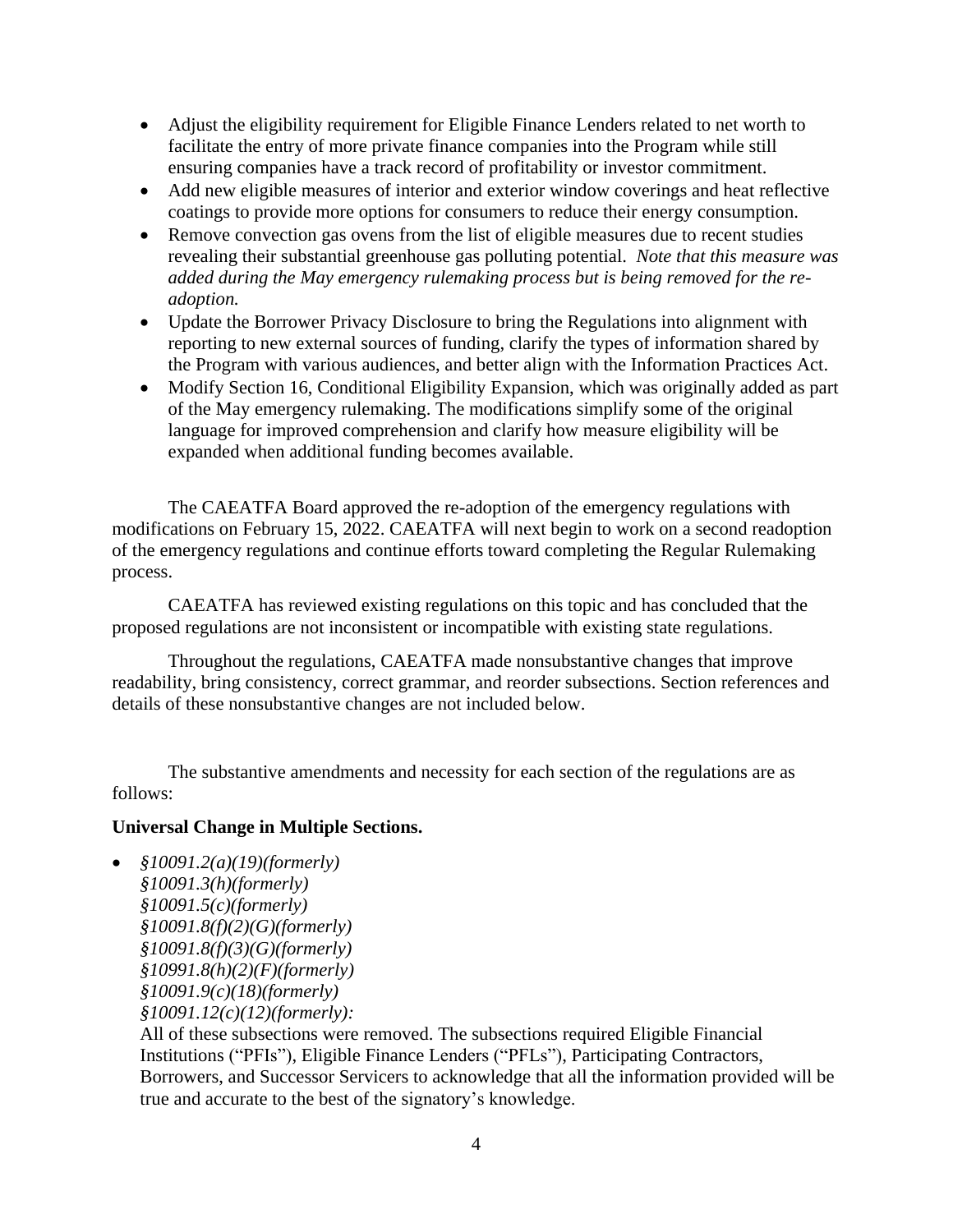Necessity: The regulations already require these participants to sign GoGreen Home applications by a person authorized to legally bind them.

## **§10091.1: Definitions.**

This section defines and describes the terms used throughout the GoGreen Home Regulations. Amendments were made to the following defined terms:

• *§10091.1(c): "Borrower"* was amended to incorporate language that Eligible Improvements can be made to *no more than four units* in an Eligible Property.

Necessity: This amendment was necessary to move the language that was previously in the definition of "Eligible Property" to this more appropriate definition. This amendment reduces confusion because stakeholder feedback indicated that there was uncertainty about whether a homeowner or renter could upgrade a single unit in a building that contains more than four units. The intent of GoGreen Home has never been to limit eligibility to those living in detached properties. This amendment clarifies for participants that GoGreen Home financing is available to individual residents, including those living in condominiums, townhomes, and apartments. The intent has also always been that GoGreen Home financing should be available to renters, homeowners, or those who may own a small amount of rental property, such as a duplex, where the owner lives in one unit and rents out the other. GoGreen Home financing is not intended for real estate companies or commercial property owners looking to upgrade a large number of properties. Corresponding changes were made to the definition of "Eligible Property" in §10091.1(u).

• *§10091.1(f): "Claim-Eligible Principal Amount"* was amended to note that the Claim-Eligible Principal Amount is the principal amount of an Enrolled Loan that qualifies for reimbursement in the event of a charge-off as detailed in §10091.5(f).

Necessity: This amendment was necessary to clarify the intent of the meaning behind what is considered claim-eligible. It is the portion of the principal amount that a PFI or PFL can submit for reimbursement in the event of a charge-off.

• *§10091.1(i): "Credit-Challenged Borrower"* was amended to include Borrowers with no credit score.

Necessity: This amendment was necessary to ensure that Borrowers with no credit score are assessed similarly to Borrowers with low credit scores by GoGreen Home Lenders who are enrolled in the GoGreen Home Credit-Challenged Program. Lenders opting into the Credit-Challenged Program receive a 20% Loss Reserve Contribution toward a loan made to a Borrower with a credit score between the Program minimum of 580 and 640, compared to the standard Loss Reserve Contribution of 11%. CAEATFA believes Lenders should be similarly compensated for taking on the additional risk of lending to a Borrower with no credit score as they would be for lending to a Borrower with a low credit score.

• *§10091.1(k)(formerly): "Credit Enhancement Basis"* was removed.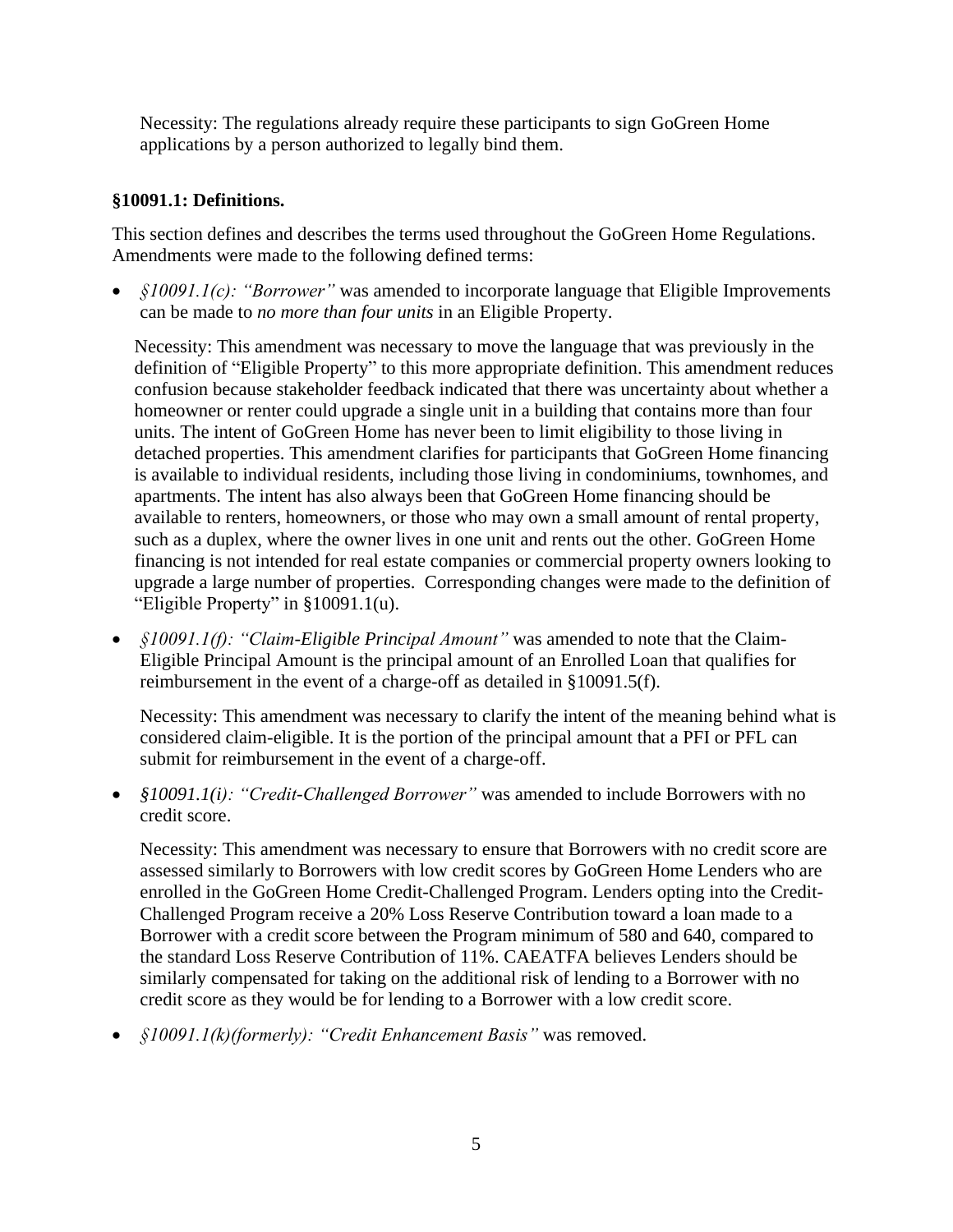Necessity: This amendment was necessary because now that the "net-of-rebate" calculation has been removed (see the former §10091.8(l)(1)(E)), this defined term is no longer needed. This brings the regulations into alignment with the other CHEEF programs.

• *§10091.1(l) and (cc): "Eligible Channel Partner"* or *"ECP"* and *"Participating Channel Partner*" or "*PCP*" roles were created to support their EFI or EFL co-applicant with marketing, deal generation, collecting, and submitting information to CAEATFA, and more.

Necessity: This amendment was necessary to help facilitate the scale and scope of GoGreen Home's growth by allowing for PFIs and PFLs with business models that bring in partners to fulfill some parts of the lending process, such as marketing, deal generation, and data submission, to participate in GoGreen Home. Through implementation, CAEATFA has found that many PFIs and PFLs prefer not to take on the role of screening loans for their corresponding project eligibility under these regulations. Some would prefer to work with a Channel Partner to handle aspects of interaction with GoGreen Home so that they can focus on core lending aspects, such as underwriting and servicing. Defining this role allows CAEATFA to formalize and maintain a regulatory relationship with the PCP, as they will be representing GoGreen Home to customers and may be submitting loans for enrollment.

• *§10091.1(n): "Eligible Energy Efficiency Measures" or "EEEMs"* was amended to reword the term "IOU, REN, CCA rebate or incentive" as "IOU, REN, CCA energy efficiency or demand response program."

Necessity: This amendment was necessary to ensure that measures offered by the Investor-Owned Utilities ("IOUs"), Regional Energy Networks ("RENs"), and Community Choice Aggregators ("CCAs") for their energy efficiency or demand response programs, regardless of whether the program includes rebate or incentives, will be financeable through GoGreen Home. It is possible for one of these programs to offer energy efficient technology without having a rebate or incentive component. Adding "energy efficiency" is necessary to distinguish from other IOU programs that are not related to energy efficiency, as GoGreen Home's focus is on projects with energy efficiency measures.

• *§10091.1(s)(1) (formerly): "Eligible Improvements"* was amended to relocate a requirement that Eligible Improvements must be installed by GoGreen Home Participating Contractors from the Definitions to Section 10091.10 in Project Requirements.

Necessity: This amendment was necessary to clarify when GoGreen Home Participating Contractors are required.

• *§10091.1(s)(2)(A)-(C) and (s)(3) (formerly; now §10091.1(s)(1)(A)-(C) and (s)(2) : "Eligible Improvements"* was amended to clarify what types of measures are and are not considered "eligible."

Necessity: This amendment was necessary to reduce confusion regarding Eligible Improvements, based on experience with implementing GoGreen Home and stakeholder feedback. In §10091.1(s)(2)(A), new text clarifies that alterations and improvements that are *legally or practically* required to complete the installation of an EEEM, but which may not themselves be EEEMs, are eligible improvements. The requirement that service be provided by an IOU was updated to specify that electricity or gas is *delivered* by an IOU. This amendment was necessary because properties are eligible for GoGreen Home if a CCA or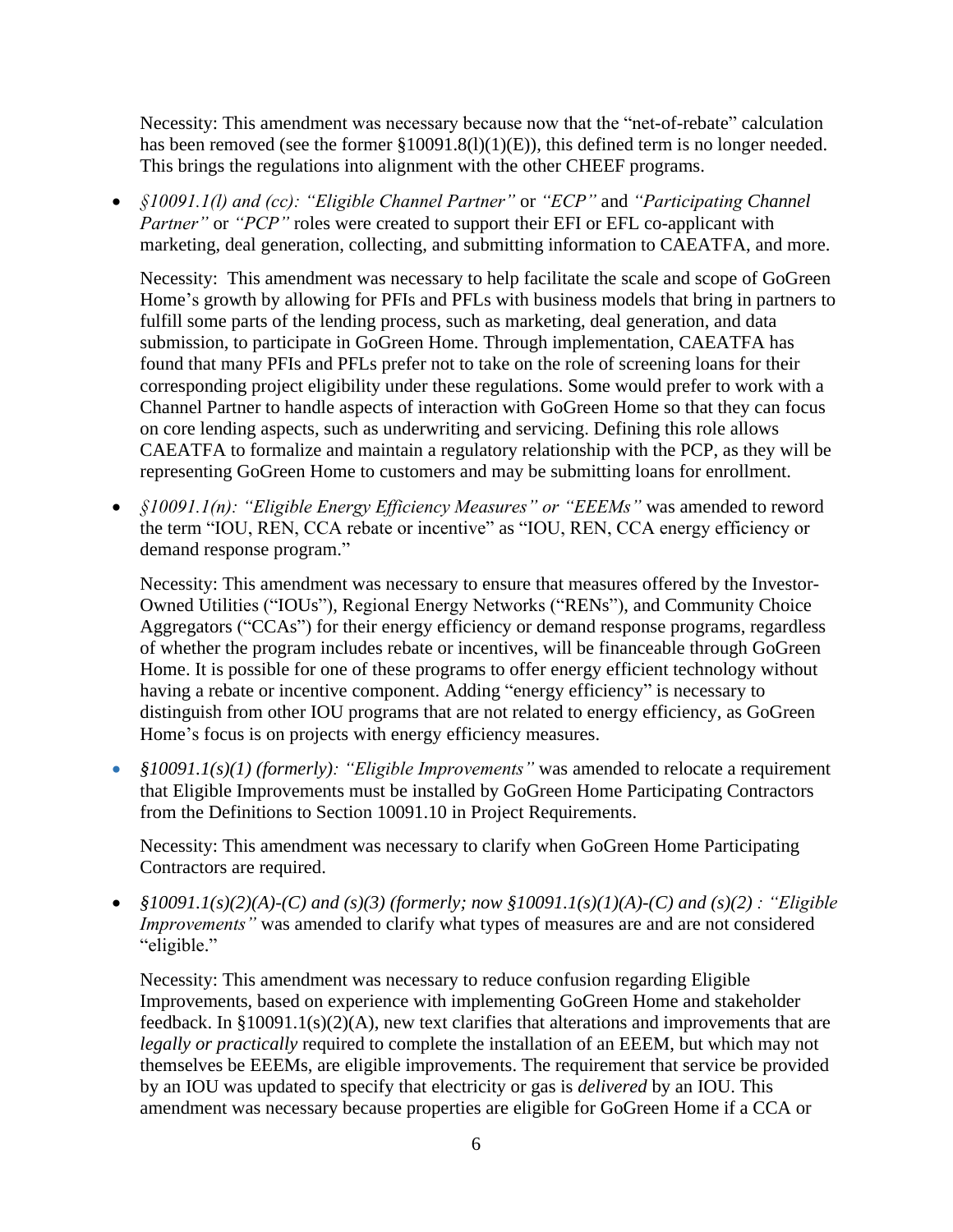ESP provides service to the property as long as an IOU delivers the fuel. In §10091.1(s)(2)(B) new text clarifies that *additional related* home improvements include any equipment, alteration, or improvement that is not an EEEM or is an EEEM that utilizes a non-IOU fuel source. This change was necessary to prevent Contractors or Borrowers from being able to install a less efficient version of a measure on the EEEMs list and consider it an "additional related" measure. The new  $$10091.1(s)(2)(C)$  was added to include capitalized interest of a refinancing of a pre-existing GoGreen Home loan, as refinancing is allowable under certain conditions per the regulations. In §10091.1(s)(3), which excludes distributed generation technology from Eligible Improvements, an update was made to specify that solar thermal is excluded if it generates electricity. This update was necessary because certain passive solar thermal technologies are considered to be energy efficiency measures rather than distributed generation measures.

• *§10091.1(t): "Eligible Loan"* was amended to include the addition of a lease/service agreement. Additional information on Eligible Loans and how the proceeds may be used was moved to §10091.5.

Necessity: This amendment was necessary to account for an additional eligible financing product, lease/service agreements, that was added to the GoGreen Home Program. This financing product will provide more options for customers. Section 10091.5 was a more appropriate location for the additional information because it reduces confusion and aligns the structure of the Definitions section with the regulations of other CHEEF programs.

• *§10091.1(u): "Eligible Property"* was amended to clarify that owned, rented, or leased units in townhomes, condominiums, and apartment buildings qualify. Language regarding the number of units that can be upgraded was moved to the definition of Borrower, and reference to IOU service was struck as it is more appropriately located in the definition of "Eligible Improvements."

Necessity: This amendment was necessary because stakeholder feedback indicated that there was uncertainty about whether a homeowner or renter could utilize GoGreen Home loans in a building that contains more than four units. This amendment clarifies for participants that GoGreen Home financing is available to individual residents, including those in multi-unit properties, such as condominiums, townhouses, and apartments. The definition of "Eligible Borrower" now clarifies that a Borrower can upgrade up to four units of property.

• *§10091.1(x)(formerly): "Finance-Only Project"* was removed from the regulations.

Necessity: This removal was necessary because this definition was obsolete and has no reference anywhere else in the regulation. When GoGreen Home launched, this definition was added in the original regular rulemaking process to distinguish between projects that were solely financing their measures without seeking a rebate or incentive.

• *§10091.1(bb), (kk), (ll) (formerly): "Loss Reserve Reservation," "Program Reservation Account," "Project Pre-Approval"* were removed from the regulation.

Necessity: These amendments were necessary because they refer directly to the "Project Pre-Approval and Optional Loss Reserve Reservation" process (formerly §10091.7). This subsection was removed from the regulations because the PFIs and PFLs have not utilized these features in over four years and, thus, they are obsolete.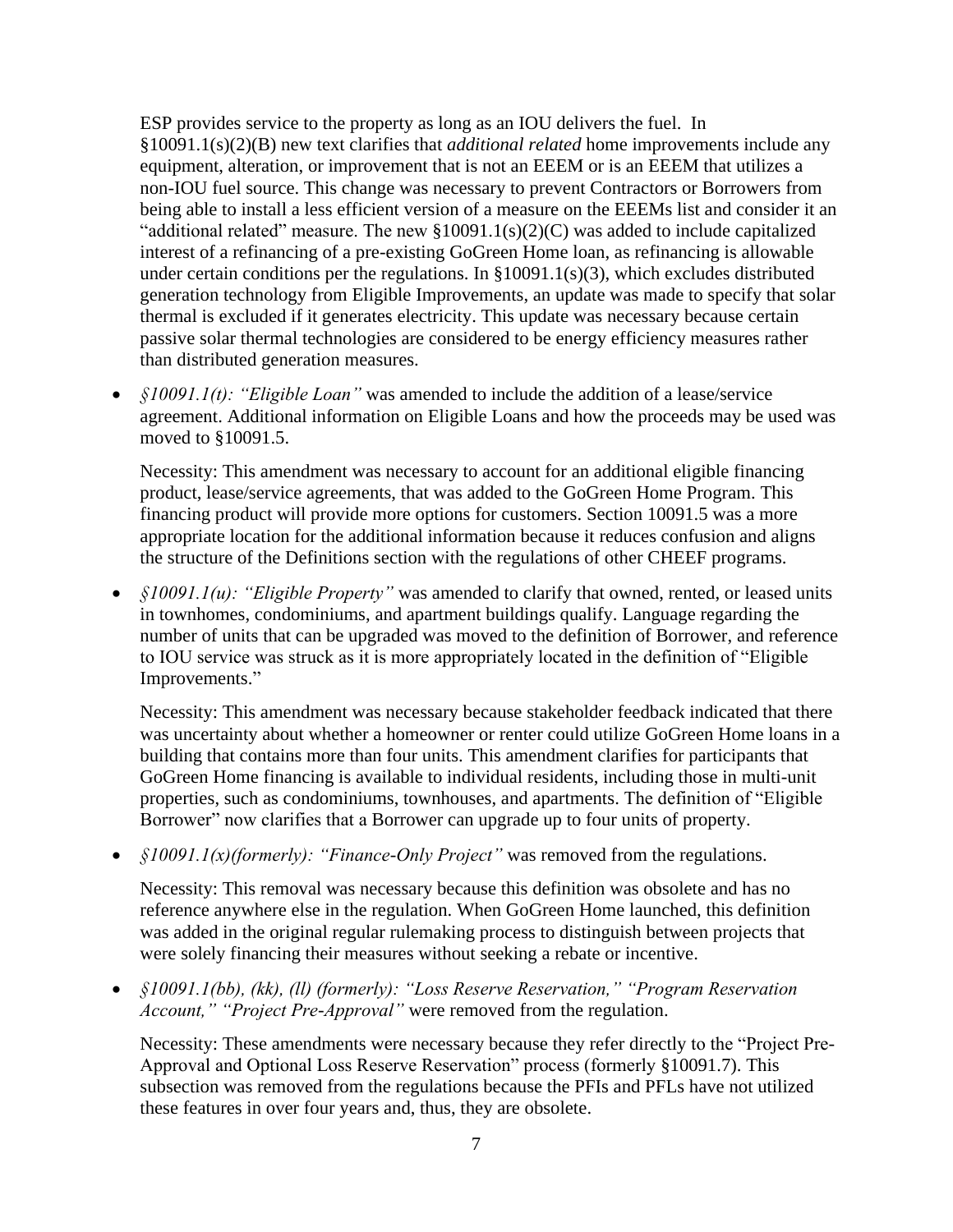• *§10091.1(aa): "Low-to-Moderate Income"* or "LMI" was amended to clarify that when the census tract method is used to determine whether the Borrower meets low-to-moderate income criteria, it is the property address, rather than Borrower address, that is used.

Necessity: This amendment was necessary to bring the regulations in-line with current practice. When the PFI or PFL uses census tract as the method to determine if the loan qualifies as underserved, CAEATFA has relied on the project address for consistency in data as opposed to the Borrower's address. Using the property address to determine low-tomoderate income status is imperfect because any individual Borrower may or may not be low income, but it allows CAEATFA to determine, with consistency, how many loan dollars are going to update properties located in low-to-moderate income census tracts. Borrowers do not always live at the properties being upgraded by GoGreen Home financing, and CAEATFA neither obtains the Borrower's address nor does CAEATFA know when the Borrower address differs from the property address.

• *§10091.1(bb): "Microloan"* was added as a new type of loan, with a Total Loan Principal Amount of \$5,000 or less.

Necessity: GoGreen Home allows for loans up to \$50,000 and the average loan made through GoGreen Home has remained consistent at \$17,000. The creation of a "Microloan" was necessary because customers often have a need for small dollar amounts of financing for appliances and other energy efficiency measures. PFIs and PFLs need faster and more streamlined processes than allowed under current regulations to offer smaller dollar loans in a cost-effective manner.

Five thousand dollars is a large enough loan amount to enable a customer to make an appliance purchase in many cases, but small enough that it is appropriate to remove some requirements that make GoGreen Home loans cost-prohibitive or burdensome for lenders or prevent GoGreen Home financing from being used for online purchases.

As described further in §10091.5(j), §10091.8(c)(10)-(11), and §10091.10(c), PFIs or PFLs will not be required to conduct a debt-to-income check for Microloans, and will only have to provide one utility name and account number. Borrowers will be allowed to hire a professional contractor, but will not be required to hire a GoGreen Home Participating Contractor, if the measure they are purchasing is not eligible for self-install.

• *§10091.1(ee) and §10091.1(ff): "Participating Finance Lender" or "PFL" and "Participating Financial Institution" or "PFI"* definitions were amended to reflect and clarify that the Participating Channel Partner is included in these defined terms, if applicable.

Necessity: These amendments were necessary to link the Participating Channel Partner to the PFI or PFL in a regulatory relationship as they will be working collaboratively to enroll loans in GoGreen Home.

• *§10091.1(ii): "Program Holding Account IOU"* was amended to *"Program Holding Account"* to restore a provision modified with the emergency regulations back to its original form.

Necessity: In the May 2021 emergency regulation modifications, the definition of "Program Holding Account" was changed to "Program Holding Account IOU" for CAEATFA to be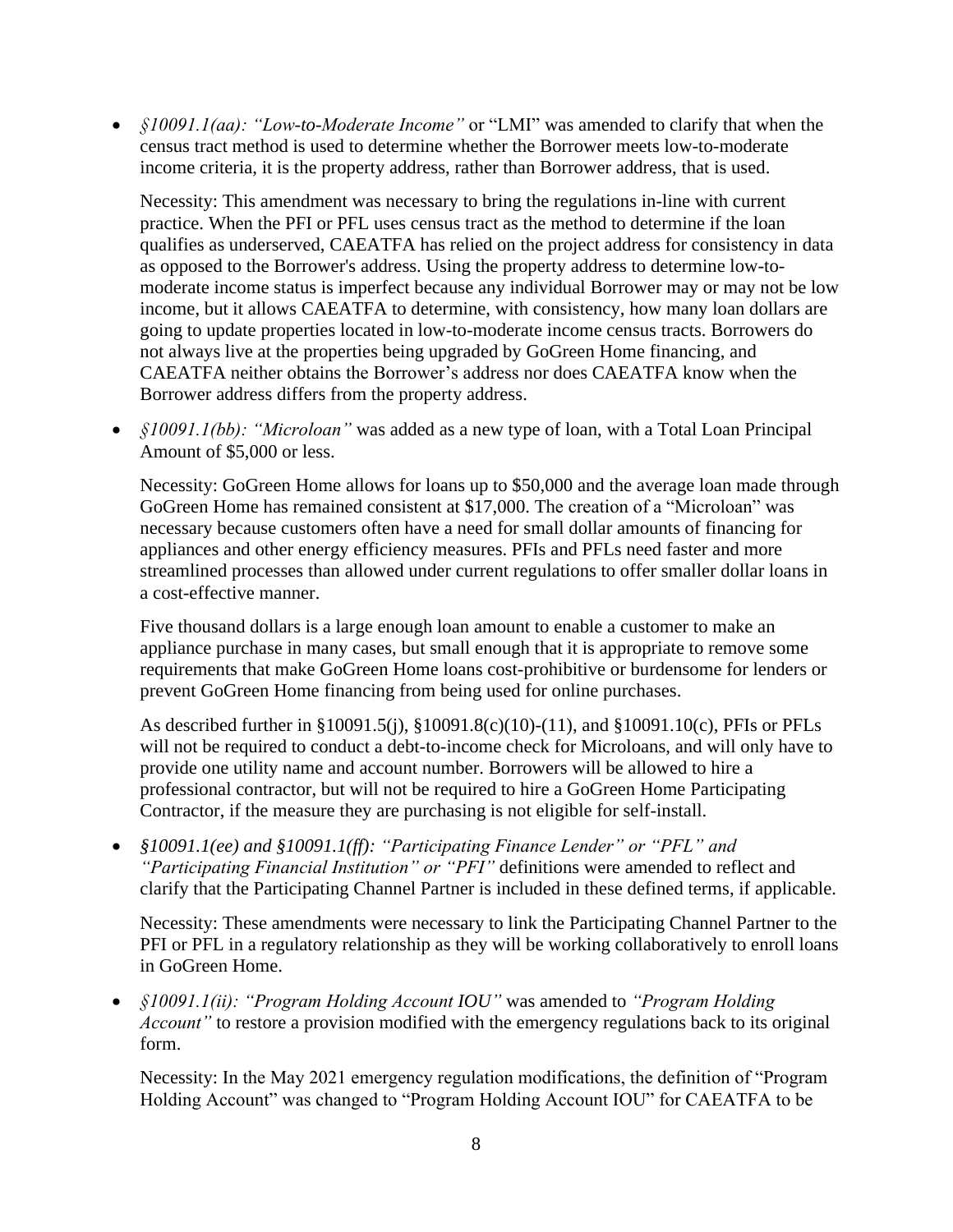able to distinguish between IOU and non-IOU-ratepayer funding when the latter becomes available. CAEATFA has now changed the defined term back to "Program Holding Account" and further updated the definition to indicate that Program Holding Accounts would hold funds allocated by different funders, separately. Rather than define a Program Holding Account by funding source, this change allows there to be multiple Program Holding Accounts for different funders and is a clearer and cleaner way of accomplishing the same distinguishability. CAEATFA also added language throughout the regulations clarifying that when CAEATFA makes any changes to an account (for example, moving funds from a Program Holding Account to a Lender's Loss Reserve Account), they will be made to the "appropriate" Program Holding Account.

• *§10091.1(pp): "Total Loan Principal Amount"* was amended to clarify that the Total Loan Principal Amount does not include unpaid interest or fees.

Necessity: This amendment was necessary to remove ambiguity as to what is intended by the term "Principal." The Loss Reserve Contribution is intended to provide risk mitigation for the PFI or PFL on their initial investment for the cost of the project, not for any additional fees or unpaid interest throughout the life of the loan. With the addition of the lease/service agreement option, this amendment will also make clear that the initial investment by PFIs or PFLs to fund projects is what is considered to be the Total Loan Principal Amount.

# **§10091.2. Eligible Financial Institution and Eligible Finance Lender Applications to Participate.**

This section outlines the processes by which an Eligible Financial Institution ("EFI") or Eligible Finance Lender ("EFL") applies to become a Participating Financial Institution ("PFI") or Participating Finance Lender ("PFL"), describing the information it must provide in its application and responsibilities under GoGreen Home. This section was extensively reorganized to reduce confusion and improve readability (e.g., new subsections for describing the proposed loan programs, underwriting criteria, certifications, acknowledgements, and agreements) as well as obtain additional needed information to evaluate applicants. Substantive changes or additions are detailed below.

• *§10091.2(b)(3):* This subsection was amended to add language that loan officers and staff named in the EFI's or EFL's application are authorized to provide, certify, and submit loan, retail installment contract, or lease/service agreement data. References to "reservations" and "pre-approvals" were also removed.

Necessity: This amendment was necessary to allow for electronic loan enrollment submissions and to include the expanded financing products in Eligible Loans. References to "reservations" and "pre-approvals" were removed because CAEATFA is removing the preapproval and loan loss reservation process (see the former §10091.7).

• *§10091.2(b)(4):* This subsection was amended to remove the requirement that EFIs or EFLs indicate that they specifically are applying to the GoGreen Home Program.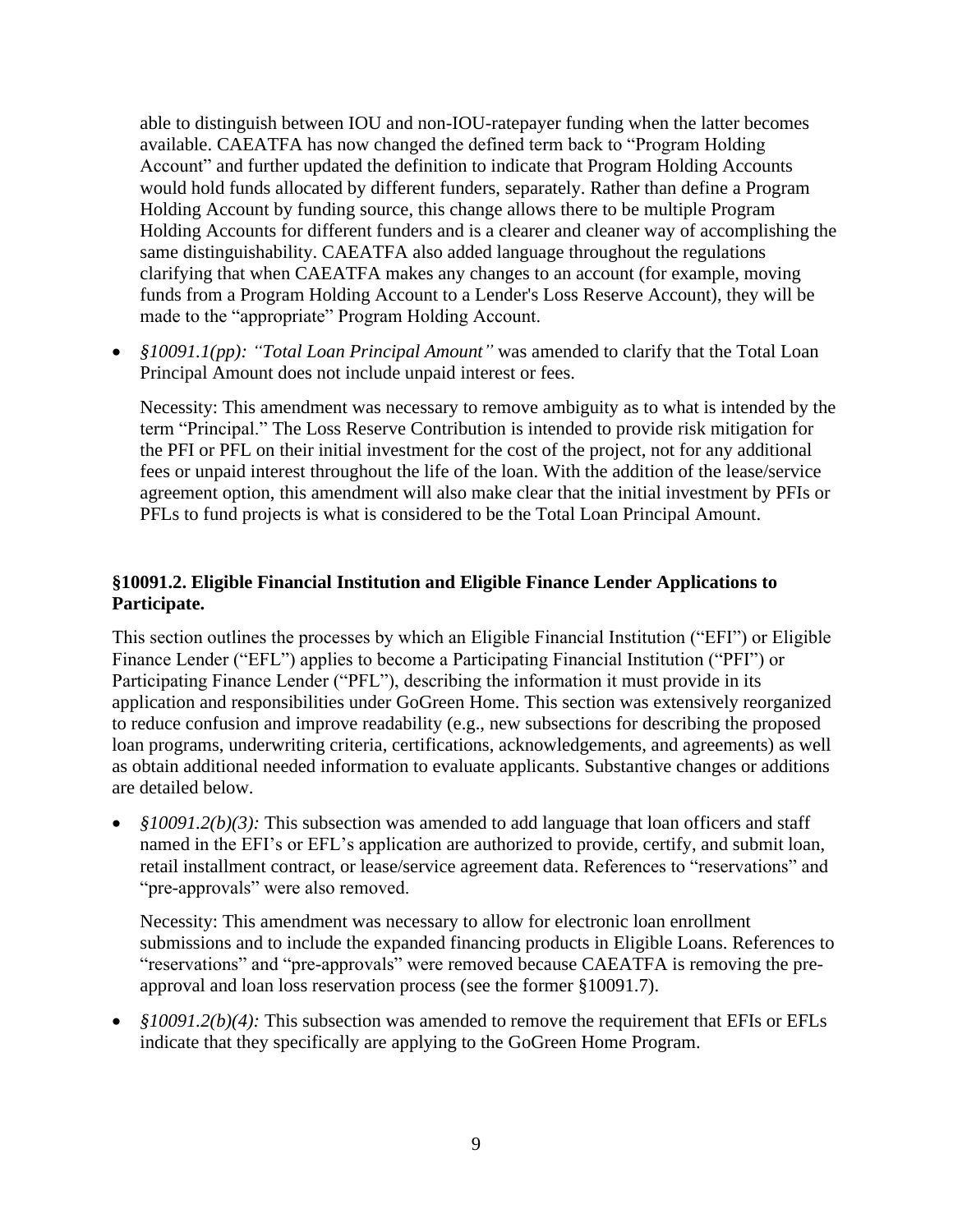Necessity: This amendment was necessary to simplify the application process. Since the application is specifically for the "GoGreen Home Program," it is obvious that EFIs and EFLs are applying to the GoGreen Home Program.

• *§10091.2(c):* This subsection was amended to add Eligible Channel Partner co-applicant details to the EFI or EFL application.

Necessity: This amendment was necessary to identify and link EFIs or EFLs and Eligible Channel Partners applying together (see  $\S 10091.1(1)$  and  $\S 10091.1(4)$  for details).

• *§10091.2(d)(3):* This subsection was amended to require the EFI or EFL to include sample transaction documentation with the EFI's or EFL's application.

Necessity: This amendment was necessary for CAEATFA to understand the EFI's or EFL's loan program. As GoGreen Home evolves to accommodate different lending models and support scaling, CAEATFA needs to understand PFI's or PFL's products and ensure they adhere to GoGreen Home requirements.

• *§10091.2(d)(4):* This subsection was amended to require EFIs or EFLs to specify what they will finance.

Necessity: This amendment was necessary because CAEATFA needs to understand, for GoGreen Home marketing and communication purposes, to what degree EFIs or EFLs will finance items not covered by the credit enhancement (e.g., solar and storage) and to ensure that the "additional related" measures are in alignment with the scope and purpose of GoGreen Home.

• *§10091.2(d)(7):* This subsection was amended to require EFIs or EFLs to describe their loan program's operational and compliance processes.

Necessity: This amendment was necessary to allow CAEATFA to understand how the EFI or EFL will position the product and conduct its transactions and operations to ensure compliance with GoGreen Home's regulations. As GoGreen Home evolves to accommodate different lending models and support scaling, CAEATFA wants to provide flexibility with regard to EFI's or EFL's operations and technical abilities, but still ensure adherence to GoGreen Home requirements.

- *§10091.2(d)(8):* This subsection was amended to require EFIs or EFLs to identify which Borrower certifications are not pertinent and may be forgone pursuant to §10091.8(e).
- Necessity: This amendment was necessary because stakeholder feedback revealed that some EFIs or EFLs will only finance energy efficiency measures that do not require a permit or professional installation. Allowing the EFI or EFL to identify which certifications are irrelevant and not require them to be presented to the Borrower enables a more streamlined and user-friendly process.
- *§10091.2(d)(9):* This subsection was amended to require EFIs or EFLs to disclose their intention for a loan after enrollment (e.g. hold, sell, transfer, etc.).

Necessity: This amendment was necessary because it is important that CAEATFA understands 1) what entity(ies) will be benefiting from the Loan Loss Reserve and 2) the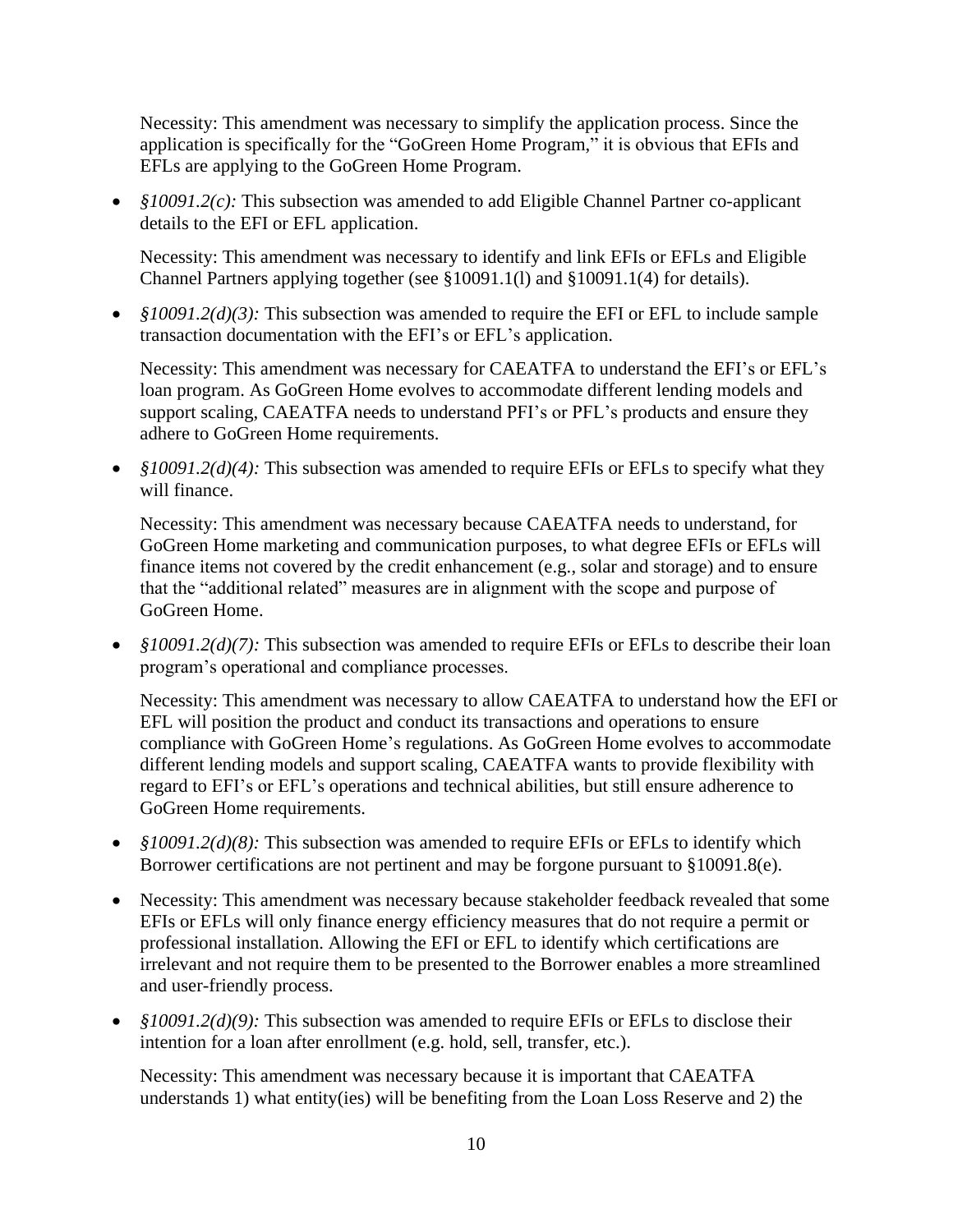degree to which GoGreen Home is facilitating a secondary market for energy efficiency loans. This amendment assists CAEATFA with its public reporting and it also aligns with the other CHEEF programs.

• *§10091.2(e)(2)(B):* This subsection was amended to require PFIs or PFLs to certify in their application that, for all forthcoming loans, they will obtain executed GoGreen Home certifications and privacy disclosures from Borrowers and Participating Contractors.

Necessity: This amendment was necessary because, as the program scales to accept a larger volume of loan enrollments, it may not be practical for PFIs or PFLs to submit thousands, or tens of thousands of copies of certifications to CAEATFA prior to loan enrollment. Adding this certification in the EFI or EFL application will provide assurance that they understand their requirements to obtain executed certifications and disclosures from the Borrowers and Participating Contractors prior to submitting an Eligible Loan for enrollment in GoGreen Home.

• *§10091.2(i):* This subsection was amended to clarify that PFIs or PFLs must seek CAEATFA approval if they wish to change their processes for capturing Borrower certifications

Necessity: This amendment was necessary to correct a mischaracterization of the features for which PFIs and PFLs must seek permission to change about their GoGreen Home loan program. When an EFI or EFL applies to join GoGreen Home, they must provide a description of their proposed loan program, including what Borrower certifications they propose are not pertinent to the Borrower (10091.2(d)(8)). This amendment clarifies that PFIs and PFLs are required to seek CAEATFA's approval if, after joining GoGreen Home, they wish to change their processes regarding which Borrower certifications they believe are not pertinent to their loan program.

# **§10091.3. Additional Requirements for Finance Lenders.**

This section outlines the additional requirements for an Eligible Finance Lender ("EFL") to include in the application to become a Participating Finance Lender ("PFL"); it describes the information and certifications a PFL must provide in its application and its responsibilities under GoGreen Home. This section was extensively reorganized to reduce confusion and improve readability (e.g., new subsections for demonstrating the EFL's experience and key operations, and making representations, warranties, and covenants to CAEATFA). This change also brings the GoGreen Home regulations more in line with the other CHEEF programs, creating consistency across the CHEEF programs where applicable.

• *§10091.3(a)(2) (formerly):* This subsection was amended to remove a requirement for EFLs to provide proof and maintain motor vehicle liability insurance.

Necessity: This amendment was necessary to bring the regulations up to current industry practice. Stakeholder feedback confirmed that lenders do not travel to project sites and that this type of insurance policy is not something regularly procured anymore. CAEATFA spoke with potential EFLs interested in participating in GoGreen Home, and it became clear this requirement did not provide any value to GoGreen Home or Borrower protection.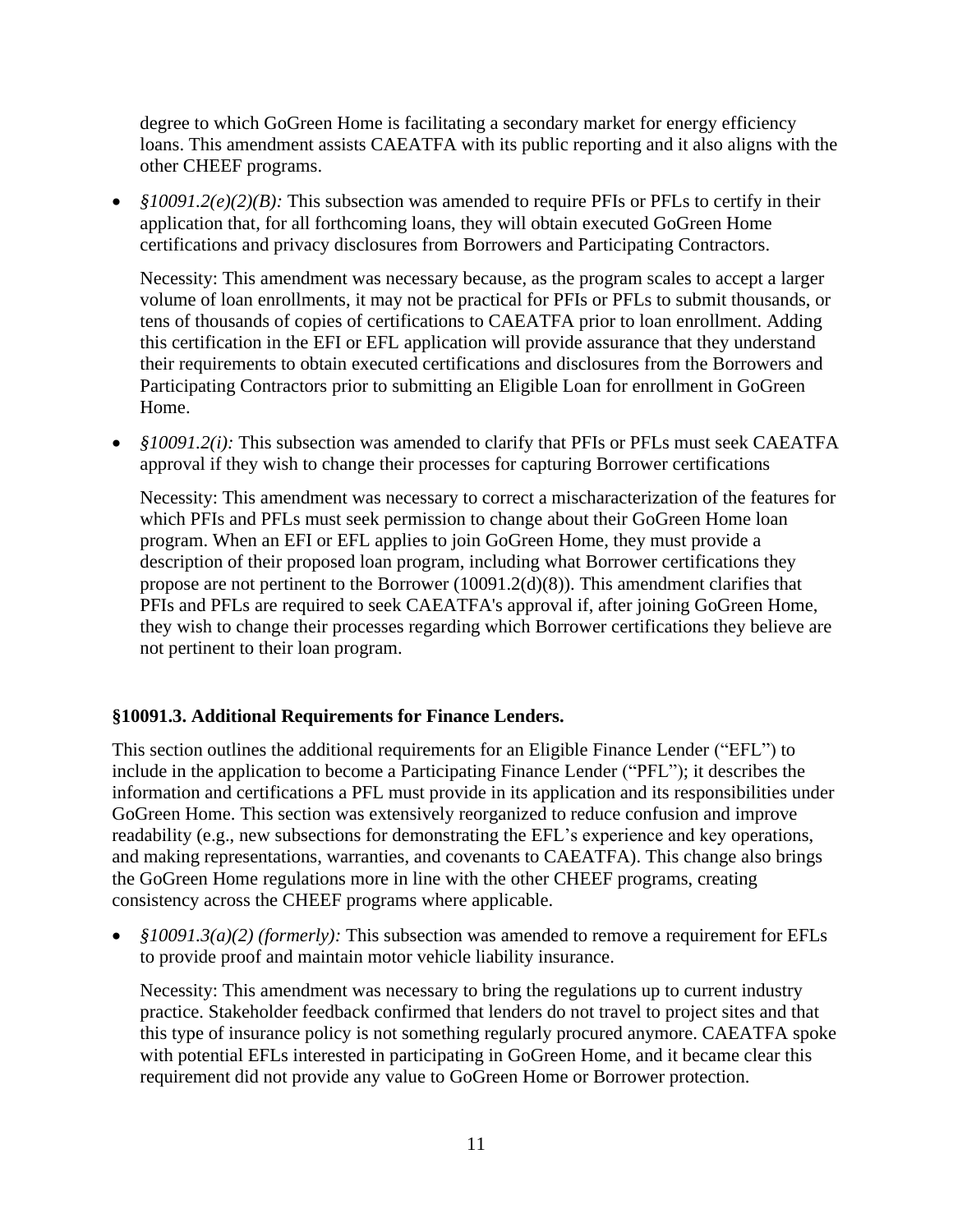• *§10091.3(c)(1):* This subsection was amended to change the minimum net worth eligibility requirement for Eligible Finance Lenders (EFLs) to join GoGreen Home.

Necessity: This amendment was necessary to facilitate participation of newer entrants to the energy efficiency financing space. Current eligibility requirements for an EFL to join GoGreen Home require the EFL to provide evidence of net worth in excess of one million dollars. This requirement risks precluding enrollment of some newer energy efficiency financing companies when one of the goals of the CHEEF is to increase the amount of private capital available for energy efficiency. CAEATFA has concluded that a lower amount of five hundred thousand dollars will be a reliable indicator of stability and investor commitment while allowing more EFLs to participate. CAEATFA chose a benchmark higher than the two-hundred and fifty thousand dollars net worth requirement for mortgage lending required by the California Department of Financial Protection and Innovation for the California Finance Lender's License to provide increased assurance that an EFL will continue to be a going concern after enrollment.

• *§10091.3(c)(2):* This subsection was amended to provide alternative eligibility requirements for EFLs who are not legally required to get a California Finance Lenders License, such as EFLs who will provide the new lease/service agreements. These EFLs must certify they do not require a California finance license, provide evidence of committed capital, and a history of similar transactions.

Necessity: This amendment was necessary to expand GoGreen Home to incorporate additional types of finance companies who can provide Borrowers with varied options while allowing CAEATFA to still verify company capacity and qualifications and ensure consumer protection. CAEATFA spoke with staff at the California Department of Financial Protection and Innovation, the regulatory body that issues California Finance Lenders Licenses (CFLL), to confirm that not all entities offering products meeting the definition of "Eligible Loan" in the regulations require a CFLL. For example, a finance company offering a retail installment contract, operating lease, or service agreement will not necessarily need a CFLL.

CAEATFA is allowing those companies that do not require a CFLL to participate in GoGreen Home, but added guardrails to the regulations to ensure the company has sufficient experience with underwriting and originating the types of products these companies will offer. Requiring the EFL to demonstrate at least \$20 million in committed capital for general financing activities was chosen as it demonstrates that financial backers, such as banks or other investors, have vetted the EFL and entrusted it with funds available to lend. This committed capital requirement for EFLs without CFLLs aligns GoGreen Home with the other CHEEF programs. Requiring evidence that the EFL has originated at least 500 transactions in similar loans or lease/service agreements was added because that is enough history to show that the EFL has a degree of experience and credibility without excluding newer entrants from GoGreen Home.

• *§10091.3(d):* This subsection was amended to clarify the qualifications that the EFL is required to provide in the application to participate in GoGreen Home. Reference to home improvement financing was changed to consumer finance. The lease/service agreement was added as it is a new option under Eligible Loan.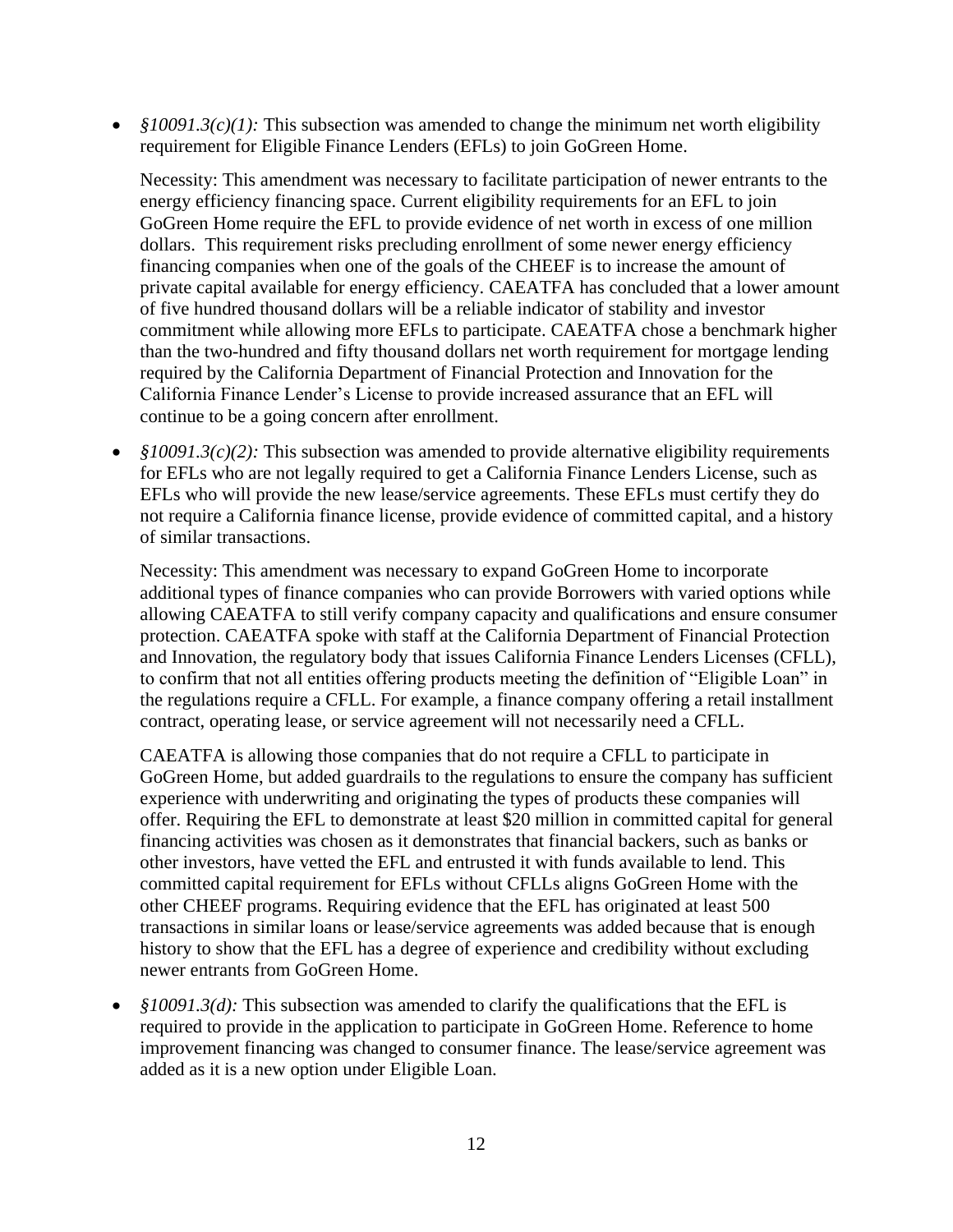Necessity: This amendment was necessary to provide clear instruction on the requirements. Reference to home improvement financing was changed to consumer finance to allow finance companies with experience with consumer financing, but that may be new to home improvement financing, to participate in GoGreen Home.

### **§10091.4. Channel Partner.**

This new section establishes the formal relationship between CAEATFA and an Eligible Channel Partner ("ECP"). It outlines the processes by which an ECP applies to become a Participating Channel Partner ("PCP"), describes the information it must provide in its application and its responsibilities under GoGreen Home. This section outlines the required enrollment information, such as contact information, Lender co-applicant details, and the precise role the ECP will provide as a PCP; certifications; acknowledgements; and agreements that the ECP must make as part of its combined application with the Lender.

Necessity: This new section relates to the new definitions of an ECP and PCP. CAEATFA established the PCP role to accommodate additional types of lender business models not currently allowable in GoGreen Home, wherein the lender performs roles related to underwriting and servicing but collaborates with a partner to generate and facilitate transactions as well as interact with GoGreen Home. CAEATFA determined it was necessary to establish a regulatory relationship with the PCP, as the PCP may be involved in promoting or representing GoGreen Home to customers, screening Borrowers and projects for eligibility, and/or submitting data to CAEATFA for loan enrollments or required reporting.

CAEATFA is entering into a formal relationship with the ECP by establishing an application process requiring the ECP to provide contact information, describe their role and duties, demonstrate their qualifications and experience to take on the types of activities proposed under their joint application with the Lender, and making certifications, acknowledgements, and agreements that the ECP will follow the regulations. As the ECP is a co-applicant with an EFI or EFL, some of the requirements are the same as in §10091.2 and §10091.3, such as a release of liability, the process once an application has been submitted, and the requirement to update CAEATFA of any changes once enrolled in GoGreen Home.

Several additional modifications are proposed to this new section as a part of the readoption of the emergency regulations:

• *§10091.4(e)(4)(B):* This subsection was amended to remove a requirement for the ECP to describe their lending practices that had been inadvertently included during the emergency regulations.

Necessity: This amendment was necessary because Channel Partners are not applying to participate as lenders.

• *§10091.4(c)*: This subsection was amended to require lenders to sign and certify their Channel Partner's application.

Necessity: This amendment is necessary to formalize the agreement and accountability between the lender and Channel Partner co-applicants.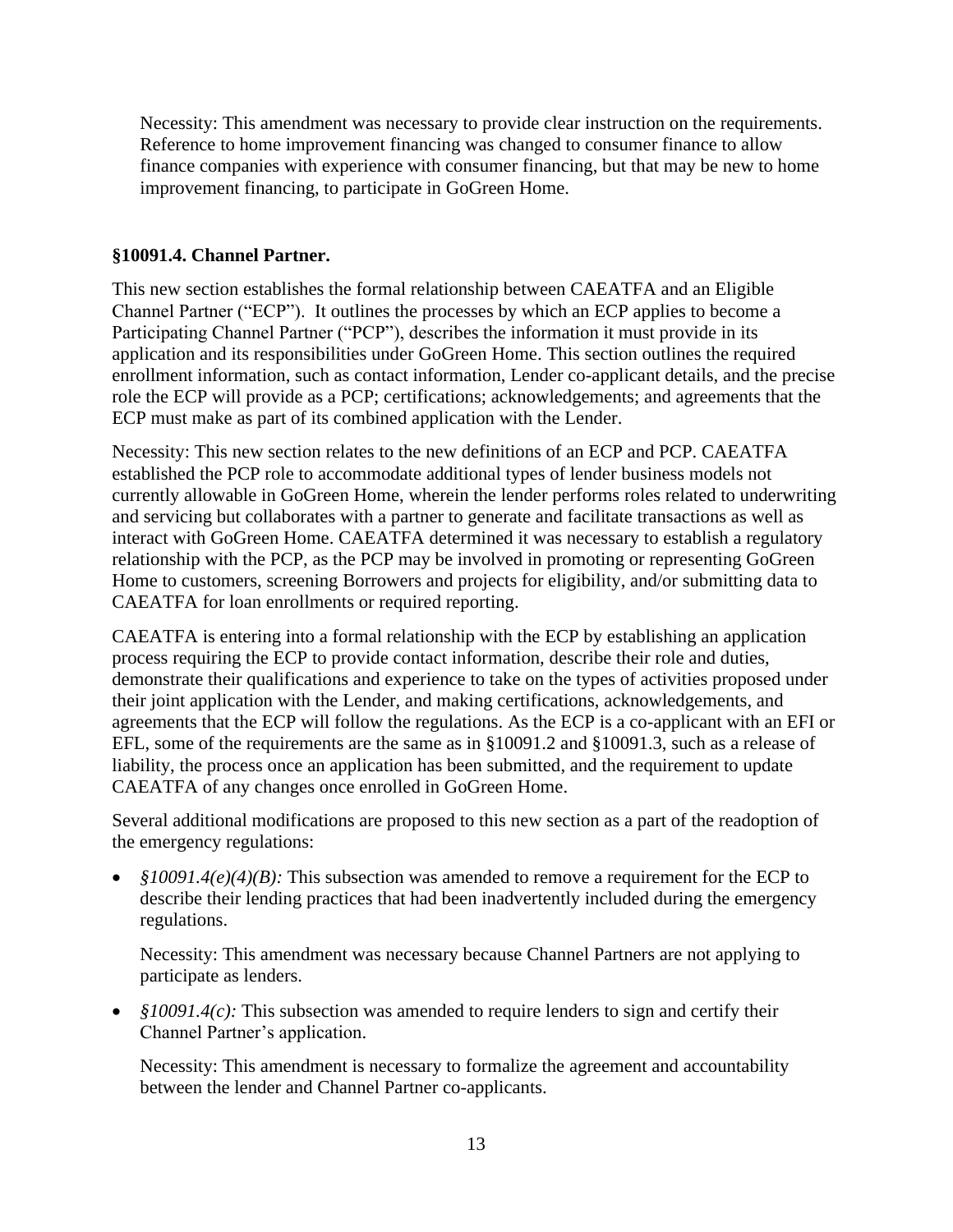### **§10091.5. Loan Eligibility and Minimum Underwriting Criteria.**

This section details the types and characteristics of loans that are eligible for GoGreen Home, how loan proceeds are to be allocated, and relevant limits, refinancing requirements, Borrower underwriting eligibility, and information that must be disclosed to the Borrower.

• *§10091.5(a)(1):* This subsection was amended to provide details for a loan.

Necessity: This amendment was necessary to relocate the details of a loan from §10091.1(t), the definition of Eligible Loan, and to better distinguish the structure of what a traditional loan product is in GoGreen Home as CAEATFA adds more financing products to the details of Eligible Loans.

• *§10091.5(a)(2):* This subsection was amended to provide additional details about the legal structure of a retail installment contract.

Necessity: The amendment was necessary to provide more information for existing and potential PFIs and PFLs and to further differentiate retail installment contracts from a loan and lease/service agreement. CAEATFA received input from staff at the California Department of Financial Protection and Innovation regarding the structure of retail installment contracts.

• *§10091.5(a)(3):* This subsection was amended to add a lease/service agreement as a new Eligible Loan type. A lease/service agreement product provides the Borrower with use of equipment, such as an HVAC system or water heater, in exchange for payments over a specified term. The functionality of the equipment must be guaranteed if the customer is paying an ongoing service and maintenance fee.

Necessity: This amendment was necessary as new entrants with this business model are emerging in the residential sector, with one company having approached CAEATFA with interest in participating in GoGreen Home. Its addition allows CAEATFA to provide more options to customers who may want the accompanying service and maintenance options that these products offer. The functionality guarantee protects consumers from negligence on the part of contractors.

• *§10091.5(c)(2):* This subsection was amended to allow existing Enrolled Loans to be refinanced by the original PFI or PFL.

Necessity: This amendment was necessary to allow the Borrower to take advantage of better interest rates or undertake additional improvements for their property. One of the intentions of GoGreen Home is to reduce costs to the Borrower while investing in energy efficiency home improvements, and this amendment gives opportunity for the Borrower to do that, especially given the decline in interest rates over the last few years.

• *§10091.5(d):* This subsection was amended to require lease/service agreement providers to disclose either the APR or the total project cost for each agreement.

Necessity: This amendment was necessary because finance companies that offer leases and service agreements tend to communicate their offerings in terms of monthly payments as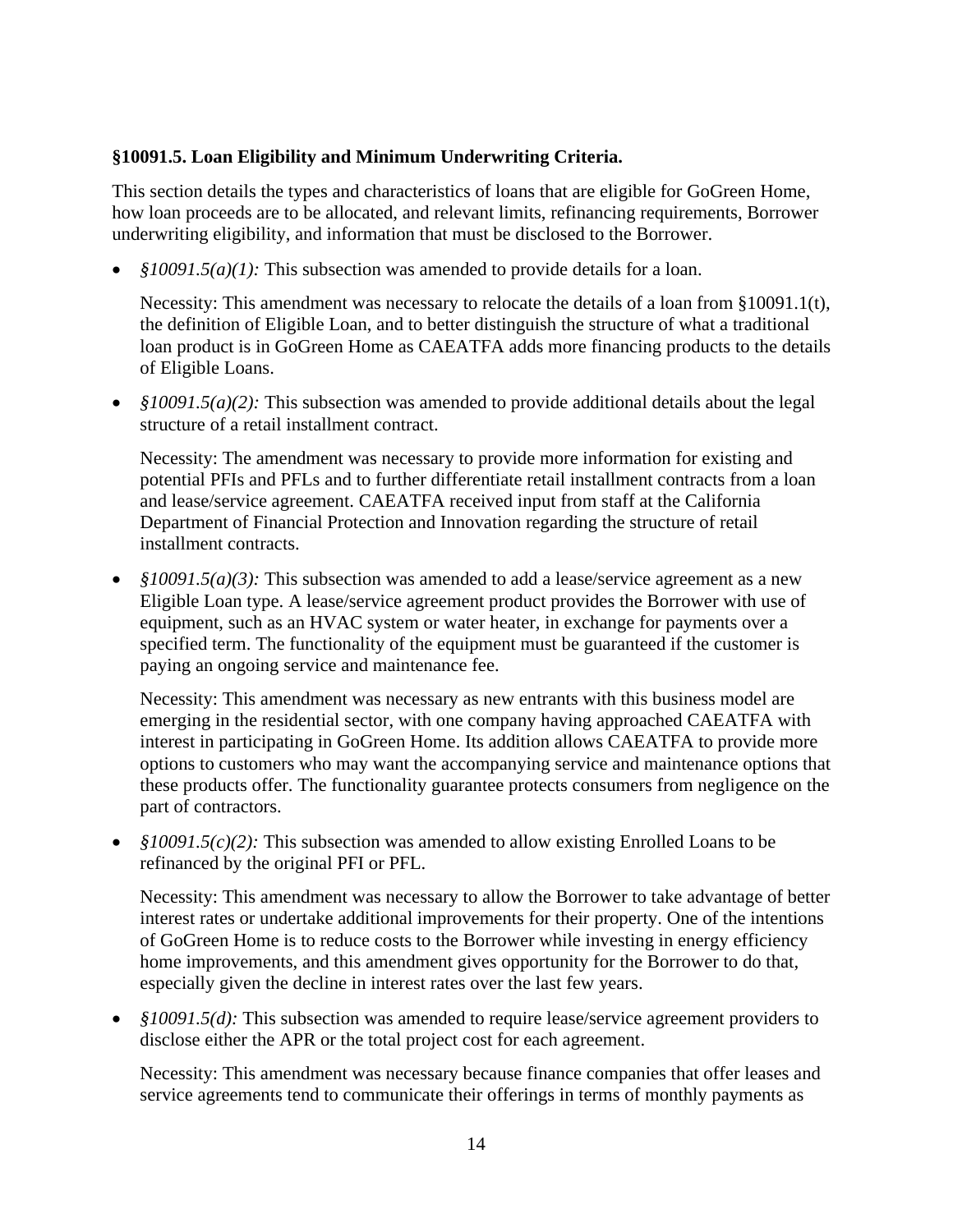opposed to interest rates. CAEATFA wants the Borrower to have transparency with all charges associated with a lease/service agreement so a Borrower can make an informed decision, just as they can make an informed decision for a loan or retail installment contract.

• *§10091.5(j):* This subsection was amended to remove the debt-to-income ("DTI") eligibility requirement (55%) if the loan is a Microloan (under \$5,000.).

Necessity: This amendment was necessary to support Microloan lending at scale and at high volume through automation. A DTI check requires a PFI or PFL to collect several data points on a Borrower, including income and monthly expenses. Consultation with stakeholders revealed that achieving the necessary economies of scale means allowing PFIs or PFLs to rely on information efficiently and automatically obtained through a basic credit check. CAEATFA believes these amended requirements are reasonable because smaller loans pose less risk to Borrowers, PFIs or PFLs, and ratepayers than larger loans. PFIs or PFLs also continue to have a financial incentive to prevent defaults based on the structure of the credit enhancement through GoGreen Home even if they do not perform a DTI check on smaller loans.

# **§10091.6. Contractor Qualification and Management.**

This section outlines the processes by which an Eligible Contractor applies to become a Participating Contractor (referred to as "Contractor" throughout this document), describing the information they must provide in their application and their responsibilities under GoGreen Home.

• *§10091.6(a):* This subsection was amended to remove reference to the Center for Sustainable Energy, a GoGreen Home vendor, as a provider of GoGreen Home training for contractors.

Necessity: This amendment was necessary because this vendor is no longer performing contractor training.

• *§10091.6(a)(2)-(7):* This subsection was amended to require that Eligible Contractors clarify the types of services they offer and provide affirmation of the appropriate licenses, the geographic area(s) they serve, the languages they speak, their preferred method of contact, and the best way for customers to contact them. Eligible Contractors who wish to have their logo published on CAEATFA's customer-facing website, gogreenfinancing.com, will also be required to grant this permission to CAEATFA.

Necessity: This amendment was necessary to provide additional useful information for potential Borrowers looking to find a Participating Contractor that meets their needs. This change also brings the regulations up to date with current practice.

• *§10091.6(a)(18)*: This subsection was added to require that Contractors acknowledge and agree that CAEATFA may share information related to their participation in the Program and their projects financed through the Program with program funders.

Necessity: This addition was necessary to bring the regulations in line with current practice as CAEATFA must include such information in regular reporting to the IOUs and other sources of funding.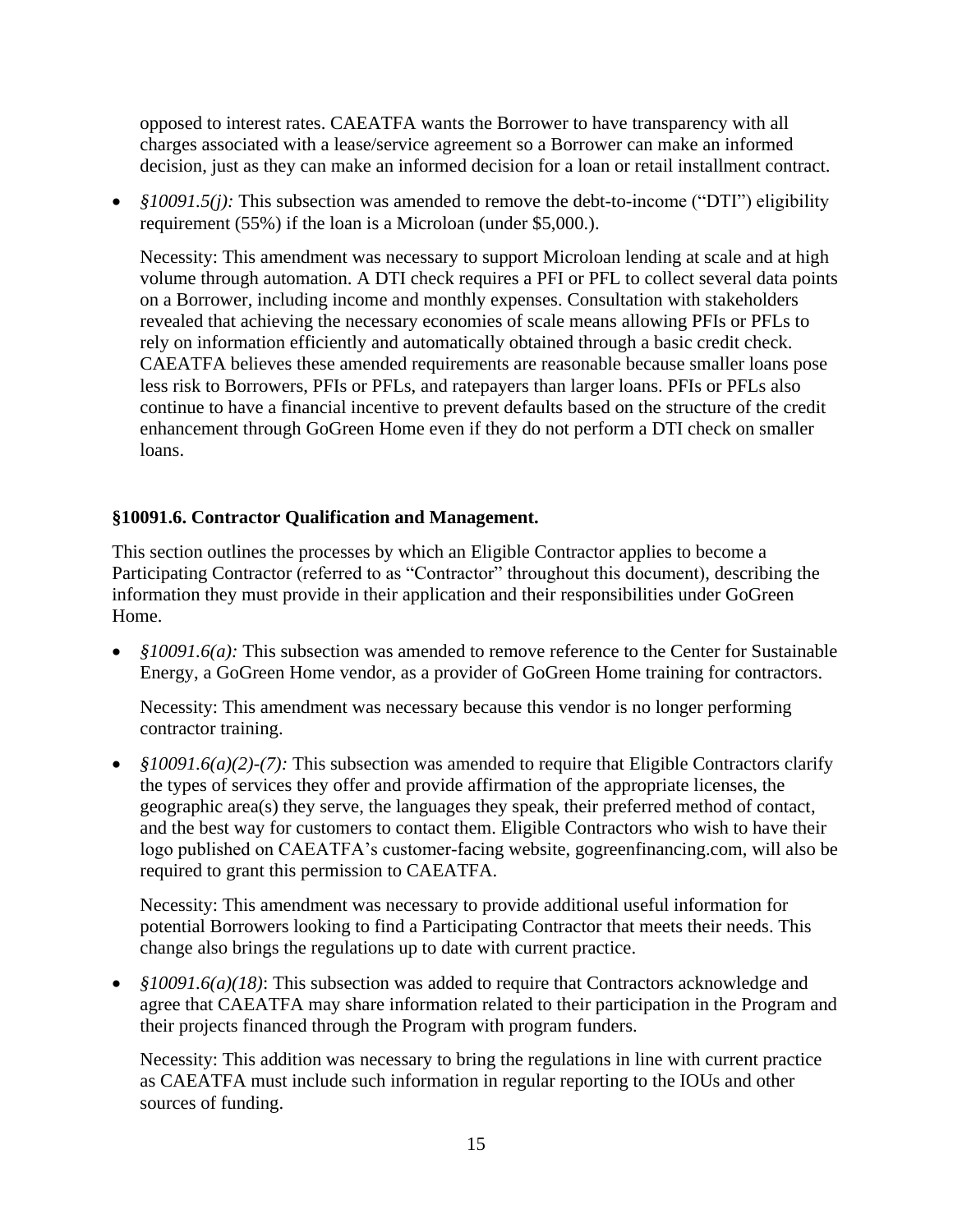• *§10091.6(a)(9):* This subsection was amended to remove a requirement that Eligible Contractors note the location of their GoGreen Home training when applying to enroll in GoGreen Home.

Necessity: This amendment was necessary as the data point is no longer required; GoGreen Home training used to be conducted in-person at varying locations but is now solely available online.

• *§10091.6(a)(12):* This subsection was amended to remove a requirement about the limits of an Eligible Contractor's commercial general liability insurance policy aggregates.

Necessity: This amendment was necessary to focus the regulations on the original intent of this insurance requirement. CAEATFA requires that Eligible Contractors have insurance and utilize the industry standard of \$1 million per occurrence. Many Eligible Contractors also have a higher aggregate amount, but the original requirement that any aggregate coverage must be two times their occurrence coverage produced an incident where an Eligible Contractor had a \$2 million occurrence and a \$2 million aggregate and was denied GoGreen Home entrance until they reduced the occurrence to \$1 million.

• *§10091.6(a)(17):* This subsection was amended to add a new indemnification to the Eligible Contractor application requiring the Eligible Contractor to hold CAEATFA harmless from any and all damages the Participating Contractor may produce.

Necessity: This amendment was necessary as it provides additional protection for CAEATFA and aligns GoGreen Home with the CHEEF Small Business Financing Program.

• *§10091.6(f):* This subsection was amended to add a new training requirement, noting that CAEATFA may annually require up to one hour of GoGreen Home-related online training for Participating Contractors.

Necessity: This amendment was necessary to give CAEATFA the option to provide safety testing training or refresh and/or update Participating Contractors on current and/or new GoGreen Home requirements. As GoGreen Home continues to develop, it is important for GoGreen Home to have a mechanism in place to ensure that Participating Contractors will be kept up-to-date with changes.

• *§10091.6(g)* This subsection was amended to clarify that CAEATFA can remove, not suspend, a Participating Contractor from GoGreen Home for fraud or misrepresentation even if the misbehavior was not revealed in an audit or field inspection.

Necessity: This amendment was necessary to clearly state the intent of this subsection, which is that Participating Contractors can be removed from and no longer associated with GoGreen Home for fraud or misrepresentation. As the number of enrolled Participating Contractors is now over 500 across the state, it is prudent to be clear and consistent in communicating GoGreen Home's expectations.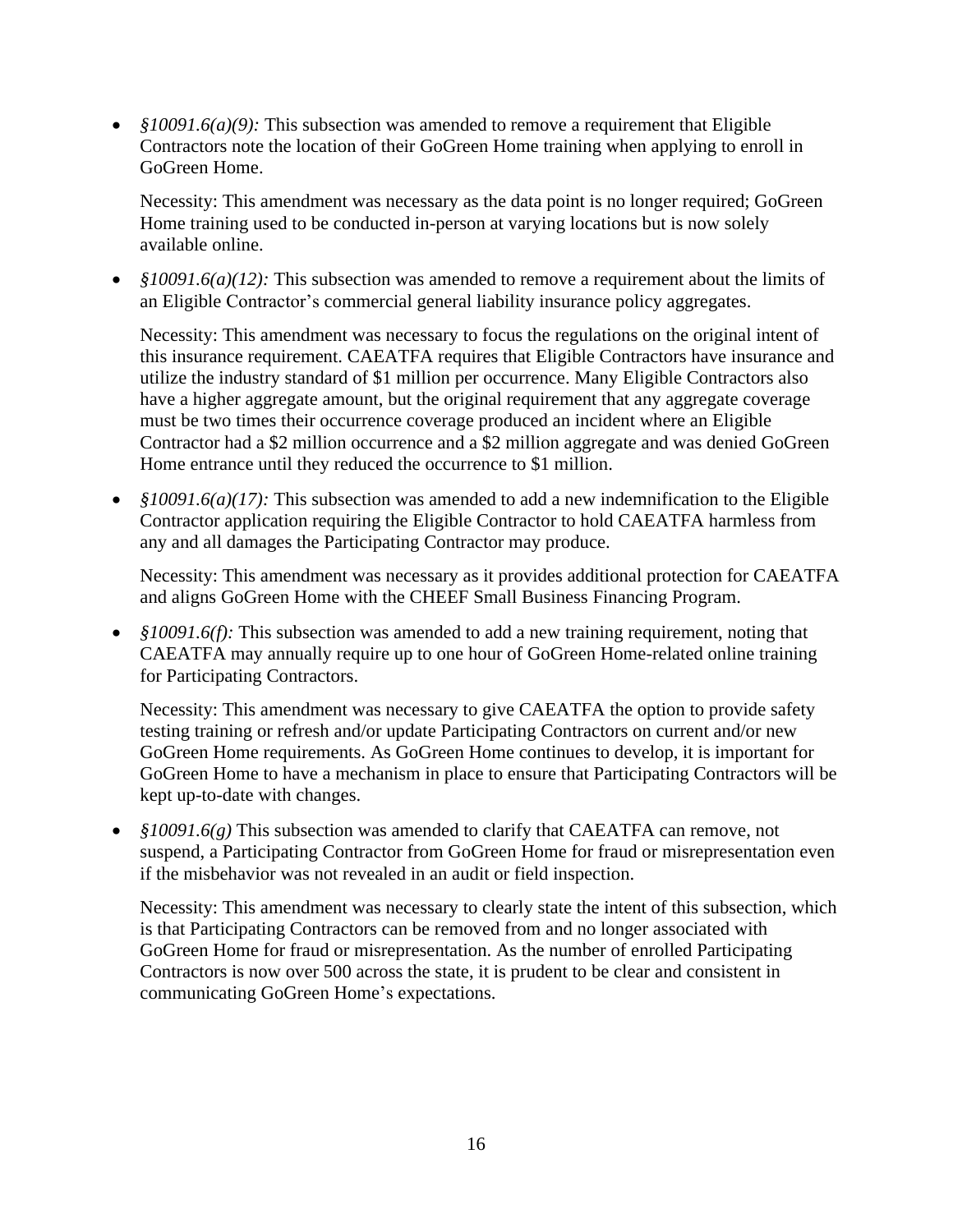## **§10091.7 (formerly). Optional Loss Reserve Reservation and Project Pre-Approval.**

This section, which detailed an optional reservation and project pre-approval process for PFIs or PFLs, has been removed from GoGreen Home.

Necessity: This deletion was necessary because the pre-approval process was burdensome and no PFIs or PFLs have utilized the pre-approval or reservation option since 2017.

#### **§10091.7. Establishment and Funding of Loss Reserve Accounts.**

This section outlines the process by which each PFI's and PFL's or Successor Servicer's Loss Reserve Account(s) is established and funded under GoGreen Home by the Trustee Bank.

• *§10091.7(a):* This subsection was amended to add the option to establish up to three Loss Reserve Accounts for a PFI, PFL, or Successor Servicer upon request.

Necessity: This amendment was necessary to enable a secondary market by allowing PFIs, PFLs, or Successor Servicers to maintain separate pools of loans for separate purchasers. This aligns GoGreen Home with the other CHEEF programs.

• *§10091.7(b) and (c):* These subsections were amended by moving language regarding how the Loss Reserve Contribution is calculated and for how long an Eligible Loan can be enrolled in GoGreen Home from the Loan Enrollment section (§10091.8) to this section.

Necessity: It is more appropriate for the details of the Loss Reserve Contribution to be in the same section as the credit enhancement details, and aligns GoGreen Home with other CHEEF programs.

• *§10091.7(b)(1):* This subsection was amended to clarify that the Loss Reserve Contribution will be 11% or 20% of the Claim-Eligible Principal Amount and not the Credit Enhancement Basis.

Necessity: This amendment was necessary as CAEATFA is removing the net-of-rebate calculation, and, thus, the Credit Enhancement Basis is no longer relevant. When GoGreen Home was first created, there was a concern that customers who received a rebate that was not applied to the project cost would benefit from both the rebate and the credit enhancement. The credit enhancement was, therefore, reduced by the amount of the rebate. This required collecting extra data points and setting up a process for calculations when 1) customers rarely did not apply the cost of rebates to their projects, 2) rebates have become increasingly uncommon, and 3) the amount was de minimis. CAEATFA launched the other CHEEF programs without this calculation, and this amendment aligns GoGreen Home with them.

#### **§10091.8. Loan Enrollment.**

This section describes all of the data required for a loan to be enrolled in GoGreen Home and CAEATFA's timeframe for reviewing the loan. CAEATFA is proposing changes to loan enrollment requirements to provide flexibility as to how data is provided to the Program while still ensuring data integrity and compliance.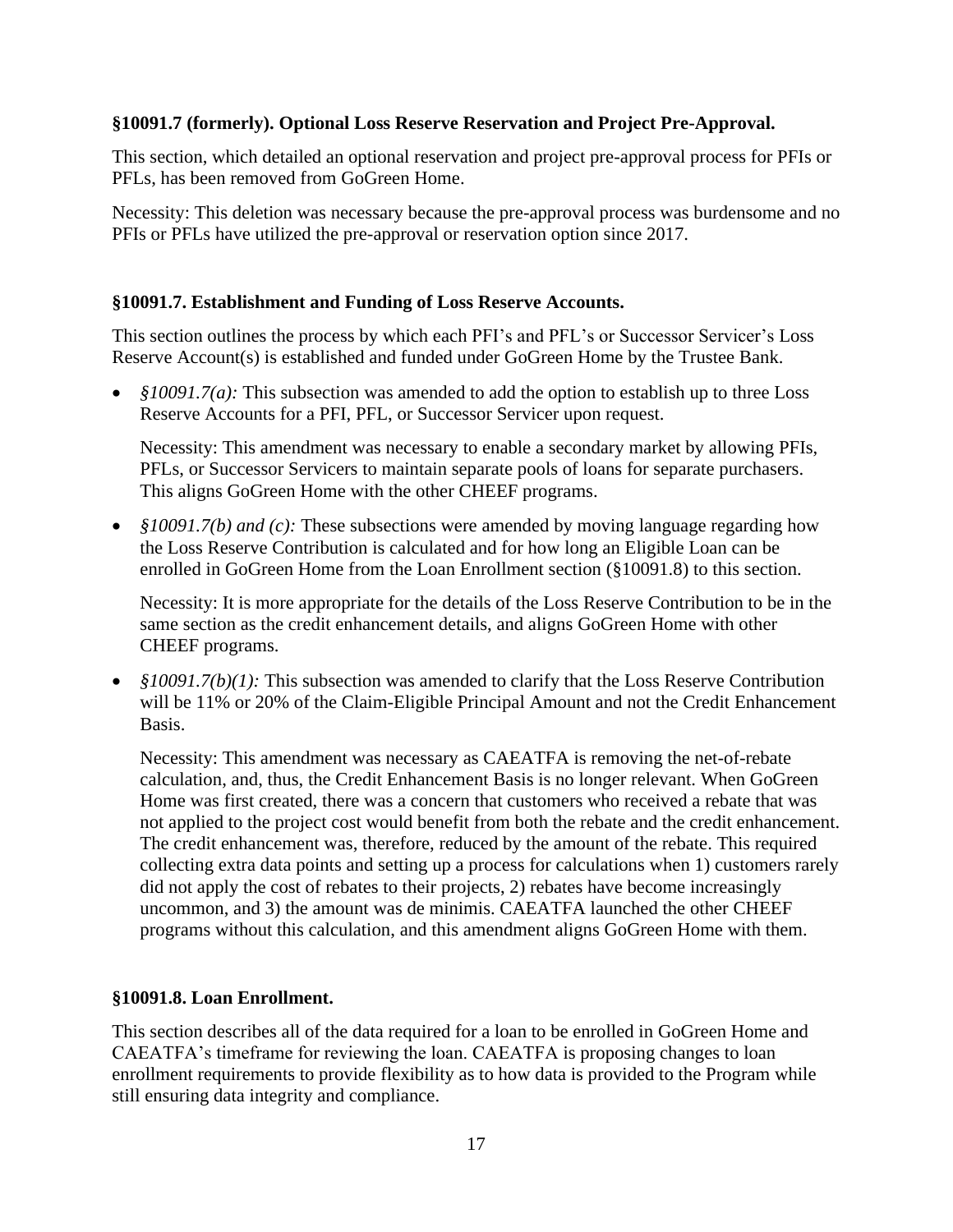• *10091.8(b):* This subsection was amended to allow the submission method for all data for loan enrollment to be in "a format approved by the Authority."

Necessity: This amendment was necessary to set up GoGreen Home for electronic data submission and adds flexibility to accommodate different PFIs' or PFLs' technology capabilities and support automation.

• *§10091.8(c)*: This subsection was amended in two general ways. First, it was modified to use a table format to more clearly identify the data elements required. Second, it was modified to specify when the Participating Contractor, PFI or PFL, the Borrower, or any of the above is required to supply the data.

Necessity: This amendment was necessary to allow for flexibility as to which party submits some data points. CAEATFA determined the current regulations to be overly prescriptive as to which party provides what data, and this change allows GoGreen Home to accommodate different business models and reduces the data to be submitted by PFIs or PFLs.

Additionally, the following data points were removed for enrollment: "Building Type," "Utility Commodity Service ID (CSAID)," "Replacement or new" (regarding the EEEM), "Permit number," "Rebate or incentive amount, applicability, anticipated or actual," "Monthly payment amount," "Date of first payment."

Necessity: This amendment was necessary as these data points were not needed or could be derived from other data points already provided. This change also reduces and streamlines the amount of data required from PFIs or PFLs, reducing their operational burden.

The following data points were added for enrollment: "Borrower Phone #," "Borrower email," "Borrower name," and "Whether customer enrolled in autopay."

Necessity: This amendment was necessary to capture Borrower contact information for use in scheduling site inspections and/or engaging in outreach activities to gauge their experience with GoGreen Home. Whether or not a Borrower elects to enroll in autopay sometimes affects their interest rate.

The following data point was removed as a required data point, except for in specific situations: "Census Tract."

Necessity: This amendment was necessary to simplify and streamline the loan enrollment process for Lenders. The Census Tract is relied upon by CAEATFA and lenders when Lenders are designating a loan as made to an underserved Borrower, determined by the Area Median Income of the property's census tract. For Lenders who don't regularly use the "Census Tract" method for underserved designation, it is a cumbersome data point to look up and include in each loan's enrollment package. In response to this feedback, CAEATFA proposes to change this data point to only be required if a Lender wants to use the "Census Tract" data point for Underserved designation.

• *§10091.8(c)(10)-(11):* These subsections were amended to require the account number(s) of the utility(ies) delivering service to the property whether or not the utility is an IOU. If the loan is a Microloan, only the name and account number for the utility that corresponds to the fuel source for the EEEM(s) is required.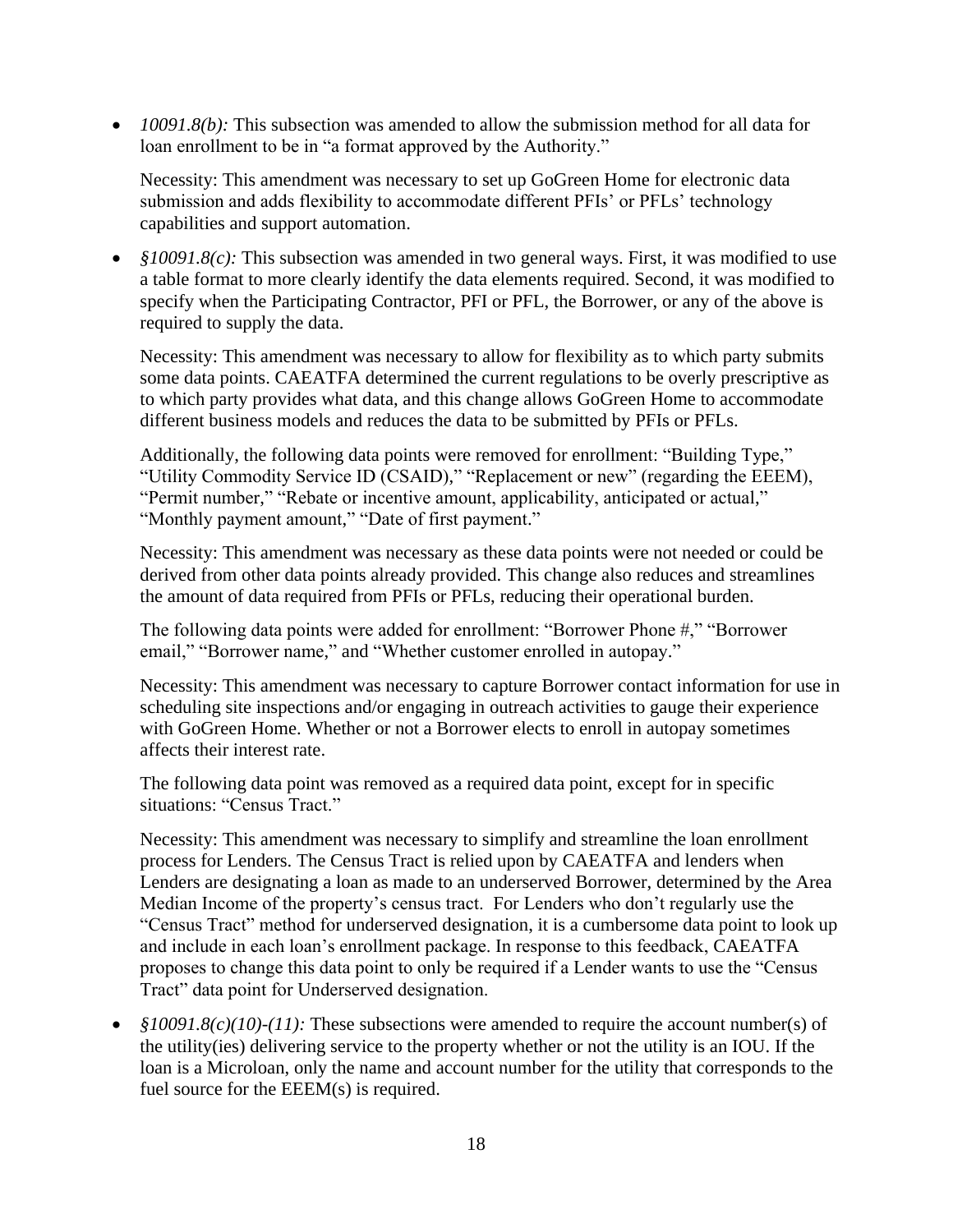Necessity: CAEATFA needs to collect account numbers to work with the utilities to determine energy savings from the projects. A uniform requirement for PFIs or PFLs to provide both a gas and electric utility account number(s) is much simpler than PFIs or PFLs deciding which to provide based on project characteristics. For projects that could utilize non-IOU ratepayer funding as described in §10091.16 should it become available, the customer's non-IOU utility information will be needed.

Requiring account numbers for only one utility reduces in-transaction friction for PFIs or PFLs, especially those making a Microloan through online purchases in utility marketplaces where attempting to obtain a second account number pertaining to an unrelated utility is impractical.

• *§10091.8(c)(18):* This subsection of the loan enrollment data table was amended to correct "fuel switch" to "fuel substitution."

Necessity: This amendment was necessary because the original intent of this subsection was to identify when a measure resulted in the change of one IOU fuel type to another IOU fuel type. Pursuant to CPUC Decision 19-08-009, "fuel switching" refers to a customer changing from a CPUC-regulated fuel to a non-regulated fuel and "fuel substitution" is changing between regulated fuels.

• *§10091.8(e)(1):* This subsection was amended to identify those certifications that are required for all projects. Certifications regarding rebates and the sharing of Borrower information were removed.

Necessity: This amendment was necessary to clearly list and have one set of certifications common to all projects. This will streamline the enrollment process and reduce confusion on which certifications are required. The removal of the certifications was necessary because of the removal of  $\S 10091.8(e)(26)$  requiring rebate information, and the certification to share Borrower information was redundant of language in §10091.15 California Hub for Energy Efficiency Financing Privacy Rights Disclosure.

• *§10091.8(e)(2):* This subsection was amended to identify additional certifications that are only required for projects where professional installation is required: that the Borrower is hiring a CSLB-licensed contractor or Participating Contractor.

Necessity: This amendment was necessary to separate out those certifications required for projects requiring a professional installation as opposed to a self-installed project. Requiring certifications that were irrelevant to projects hampered the loan enrollment process and can cause confusion for Borrowers as to why they are seeing those certifications. This amendment streamlines the enrollment process by only requiring the necessary certifications tailored to the type of project.

• *§10091.8(f)(1)(G) (formerly):* This subsection was amended to move permit verification from pre-enrollment to post-enrollment of an Eligible Loan.

Necessity: This amendment was necessary because, as regulations currently stand, any permit numbers associated with a project are submitted in loan enrollment documents, and then further reviewed and, in some cases, verified post-enrollment by the Contractor Manager. Capturing and verifying permit numbers is an administrative burden for currently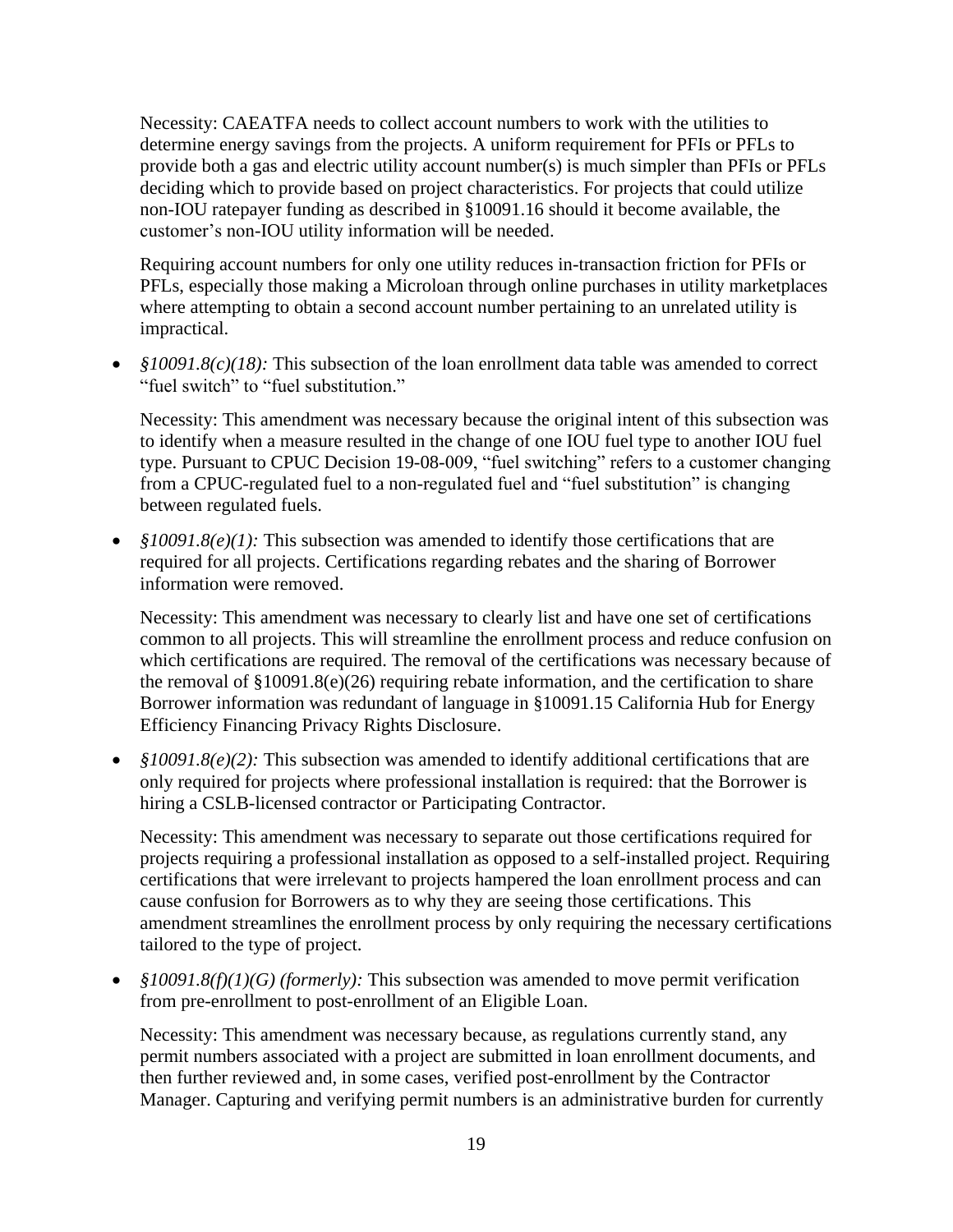enrolled PFIs and causes problems for Participating Contractors and PFIs without effectively leading to permit closure compliance. CAEATFA is removing the requirement for Participating Contractors to supply permit numbers at loan enrollment. Instead, CAEATFA will be able to verify permits post-enrollment as described in §10091.10(g).

• *§10091.8(f)*: This subsection was amended to change the proof of utility service. References to utility bills for IOUs "servicing the property" were changed to proof of electric or gas "delivery" whether or not the utility is an IOU.

Necessity: This amendment was necessary because the word "delivery" has a broader meaning and reflects the fact that Community Choice Aggregators (CCAs) offer "service" of energy that is delivered by an IOU. This amendment was also necessary because PFIs or PFLs are allowed to finance measures for any non-IOU fuel within the 30% allowable as described in §10091.5(f)(2), and a uniform requirement for PFIs or PFLs to submit both a gas and electric utility bill for each project is much simpler than PFIs or PFLs deciding which utility bill to submit based on project characteristics. With the addition of §10091.16, if nonratepayer funding is available to better credit enhance financing for non-IOU fuel measures, the customer's non-IOU utility information will be needed to inform CAEATFA when to use the non-ratepayer funding.

• *§10091.8(f)(1)-(4):* This subsection was amended to add new options to prove electric or gas delivery at the project address for Borrower eligibility.

Necessity: This amendment was necessary to provide PFIs or PFLs and Borrowers with additional flexibility (e.g., when utility service is new) and removes unnecessary paperwork submission. Some potential Borrowers are clearly served by a particular utility but do not have a recent bill because they have just established service. Homeowners association managers of master-metered accounts in mobile home parks have been reluctant to turn over utility bills. Additionally, utility implementers who refer customers to GoGreen Home are working, by the nature of their contracts, with IOU customers and should not need to provide a utility bill to prove service. GoGreen Home will continue to receive account numbers for each loan.

• *§10091.8(l)(1)(E) (formerly):* This subsection was removed from GoGreen Home as the "netof-rebate" calculation is no longer required.

Necessity: This subsection was removed because when GoGreen Home was first created, there was a concern that customers who received a rebate that was not applied to the project cost would benefit from both the rebate and the credit enhancement. The credit enhancement, therefore, was reduced by the amount of the rebate. This required collecting extra data points and setting up a process for calculations. The "net-of-rebate requirement" was removed because 1) customers rarely did not apply the cost of rebates to their projects, 2) rebates have become increasingly uncommon, and 3) the amount was de minimis.

#### **§10091.9. Claims.**

This section outlines the process and requirements for PFIs and PFLs to file a claim through GoGreen Home.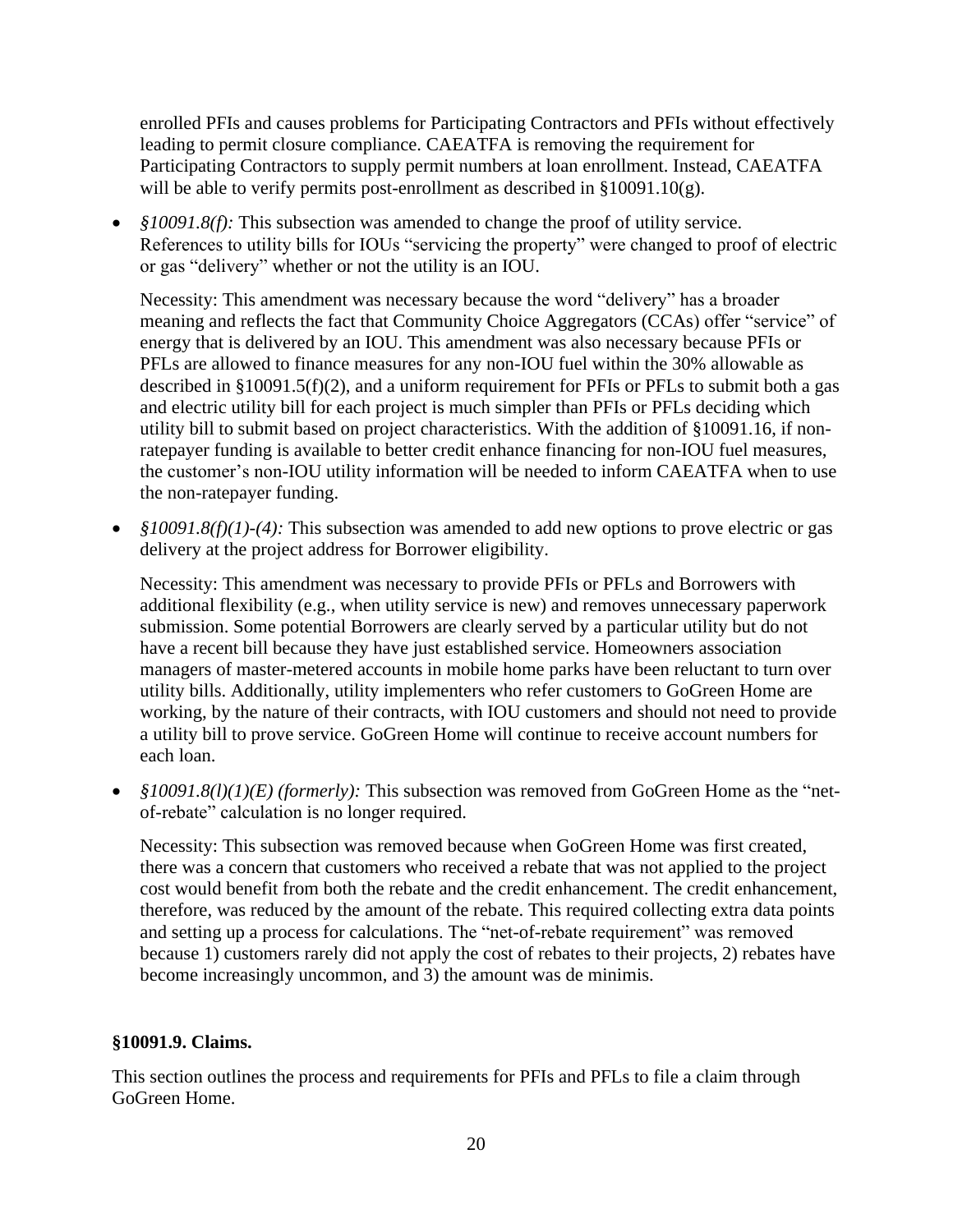• *§10091.9(a):* This subsection was amended to clarify that the outstanding Claim-Eligible Principal Amount is not required to include unpaid interest, unpaid late fees, or other unpaid charges.

Necessity: This amendment was necessary to remove ambiguity and clarify that the intent of the regulations is that the loss reserve will help PFIs or PFLs recoup their initial investments in the event of losses, and nothing more.

• *§10091.9(c):* This subsection was amended to add and remove several data points from the claim application. The following data points were removed from the claim application: "Program Participation ID" and "Address." The following data points were added: "Lender internal loan ID," "Amount of any inchoate losses," and "Whether any acceleration notices have been sent."

Necessity: These amendments were necessary because the removed data have not been needed during claim processing. The added data points were determined to be useful for claim processing and for when any recoveries are later reported. This amendment will keep the data burden for claim applications as streamlined as possible for PFIs and PFLs.

• *§10091.9(c)(13) and (g):* These subsections were amended to clarify that a PFI or PFL may choose to direct their claim payment from the Program to an investor or a purchaser of their loans.

Necessity: These amendments were necessary to help PFIs and PFLs take full advantage of the credit enhancement when selling loans or parts of their portfolios and to affirm the intent of the Regulations, which has always been to support a secondary market for enrolled GoGreen Home loans.

• *§10091.9(d)*: This subsection was amended to clarify the methodology by which post-claim recoveries are applied. Recoveries will be applied first to reasonable collection costs, second to the PFI or PFL making themselves "whole" with regard to principal (the 10% loss that is not covered by the claim payment), third to reimbursing the Program Holding Account IOU, and fourth to reimbursing the PFI or PFL for any inchoate losses.

Necessity: This amendment was necessary because the lack of clarity around this topic, as well as complicated accounting, resulted in a confusing and difficult process in a recent recovery. With this amendment, there are clear processes on how to apply recoveries. CAEATFA discussed these processes with currently enrolled PFIs as well as with other PFLs interested in participating in GoGreen Home to receive their input.

• *§10091.9(f):* This subsection was amended to expand CAEATFA's authority to request additional information related to a charged-off loan in response to receiving a claim, such as payment history, application of payments, and history of collection attempts.

Necessity: This amendment was necessary to bring the regulations in line with current practice. Lenders have made this data available, and CAEATFA sometimes finds it helpful to see additional data, such as a history of collection attempts, or backup documentation showing non-payment to ensure that the PFI or PFL was practicing industry standards with regard to collection attempts.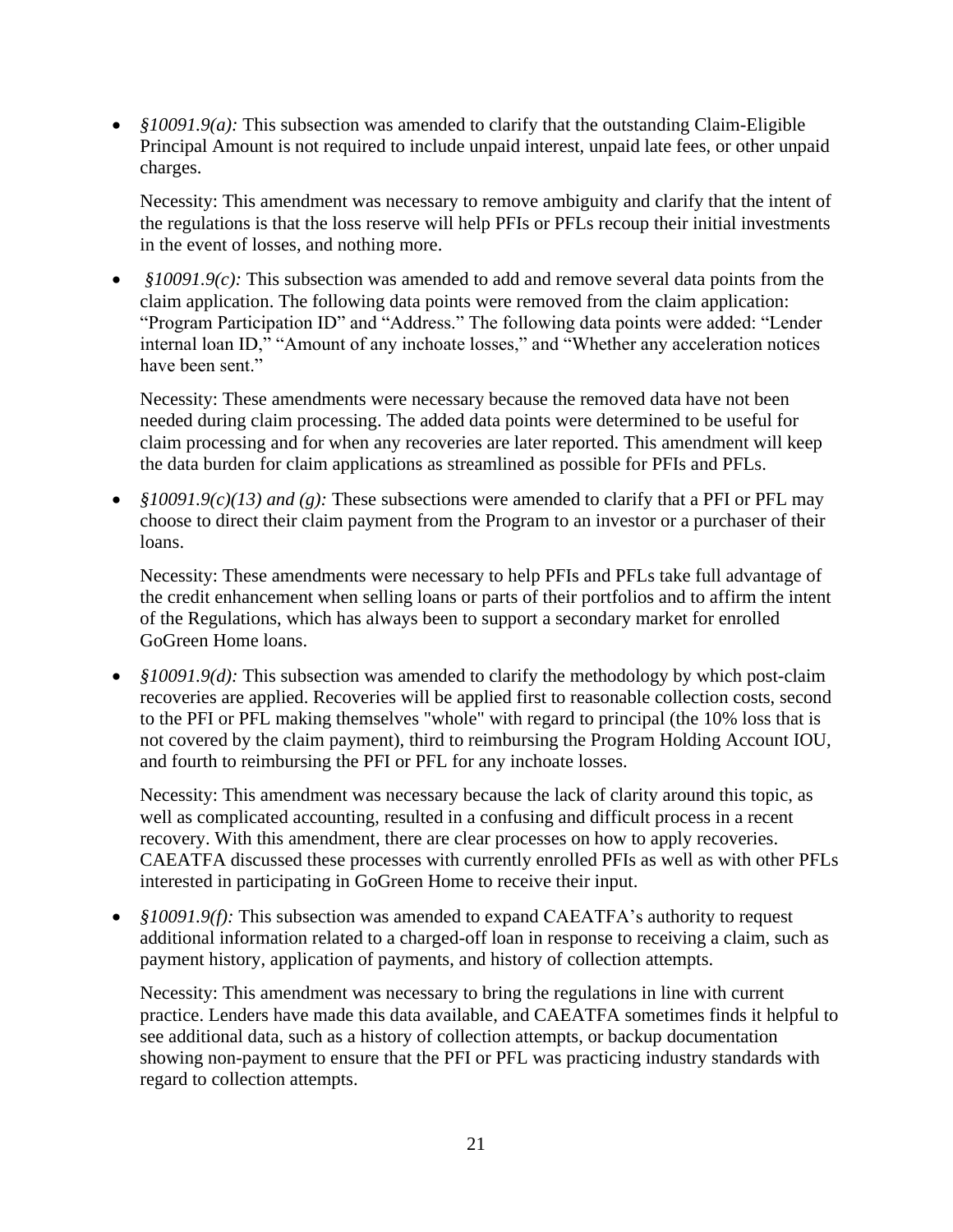#### **§10091.10. Project Requirements.**

This section describes measure and project eligibility for GoGreen Home, installation and safety testing requirements, and CAEATFA's field verifications and inspections of projects.

• *§10091.10(b) (formerly):* This subsection was removed, which stated that rebates and incentives do not need to be sought for EEEMs.

Necessity: This deletion was necessary to remove legacy language from GoGreen Home's early days. When GoGreen Home launched, rebates for energy projects were common and contractors often concluded that rebates or incentives were necessary to obtain financing. Therefore, the regulations clarified that rebates or incentives were not needed. This clarification is no longer necessary.

• *§10091.10(b):* This subsection was amended to remove the requirement that the PFI or PFL capture and submit to CAEATFA a Self-Installer's proof of purchase for each financed EEEM and instead will let the PFI or PFL deem on its own that proof has been provided "to its satisfaction" for both self-installed EEEMs and also additional related home improvements.

Necessity: This amendment was necessary to reduce the burden on the PFI or PFL to submit a receipt to CAEATFA. This modification will give flexibility to the PFI or PFL to determine its own level of required proof of purchase for self-installed Eligible Improvements.

• *§10091.10(c):* This subsection was first amended in two ways for the emergency regulations, and then a third time for the emergency regulations' readoption.

Amendment 1) Allow projects financed with Microloans that include EEEMs not eligible for self-install be performed by Contractors-State-License-Board contractors, whether they are enrolled in GoGreen Home or not, instead of requiring a GoGreen Home-enrolled Contractor.

Necessity: This amendment was necessary as it is expected that Microloans will be used to finance purchases of appliances online through utility marketplaces. It is impractical to enforce that a Borrower will utilize a GoGreen Home Participating Contractor when they are making an online purchase, and most appliances, other than water heaters, are already eligible for self-install. Therefore, the effect of this change will be minimal for most small projects. Borrowers still have the option of using a GoGreen Home contractor if the Borrower takes out a Microloan.

Amendment 2) Clarify the requirement that the Participating Contractor must be enrolled in GoGreen Home by the date the PFI or PFL approves the project.

Necessity: This amendment was necessary to allow the Eligible Contractor time to enroll in GoGreen Home while the PFI or PFL reviews customer credit and eligibility prior to approving the credit application. The previous requirement that Participating Contractors must be enrolled prior to starting work on the project created some ambiguity, depending on the Eligible Contractor's processes.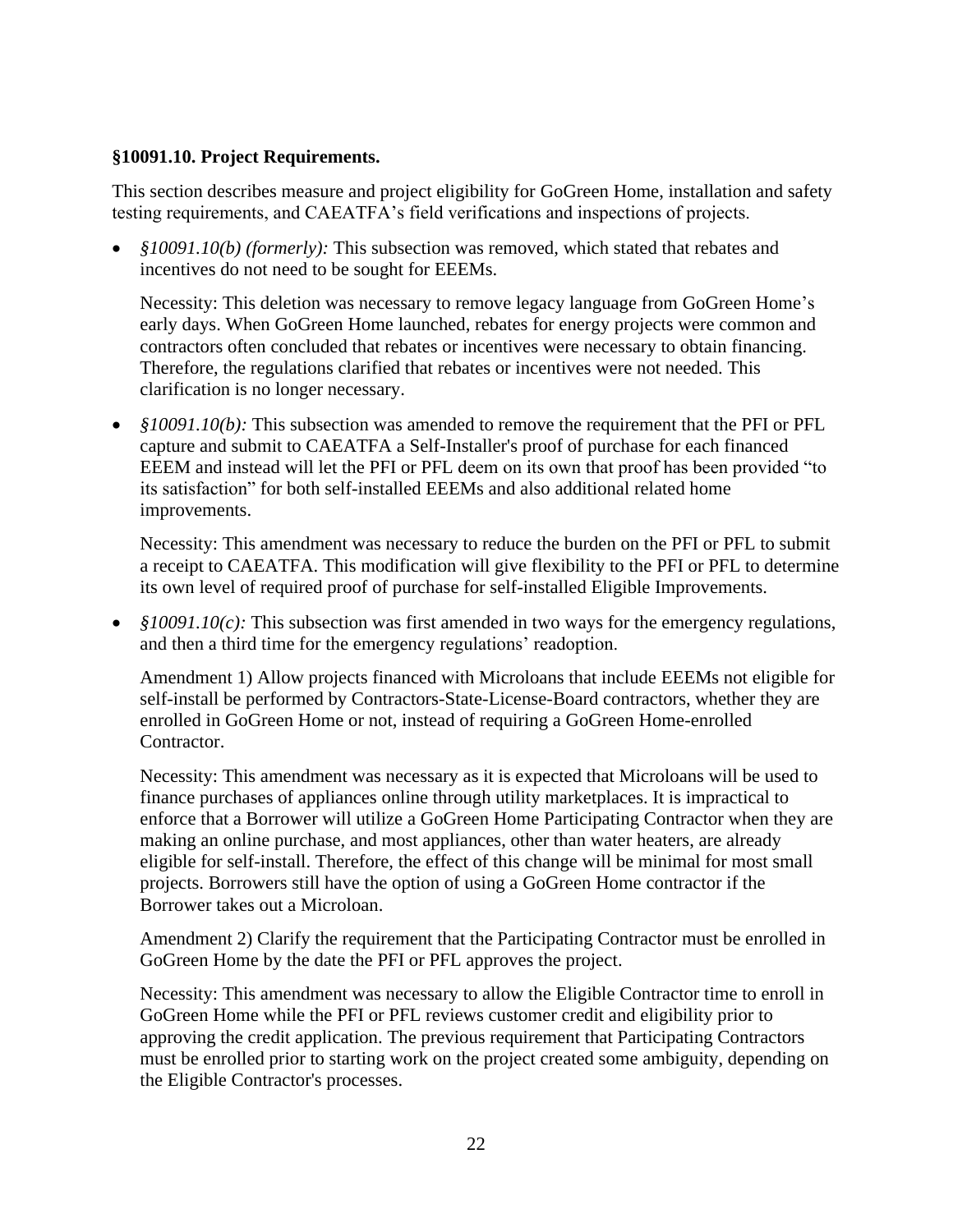Amendment 3) Specify in which situations the requirement to use a GoGreen Home Participating Contractor is excepted.

Necessity: This amendment, moved from the Definitions section (Section 10091.1(s)(1)) and expanded upon as a part of the readoption modifications, was necessary to clarify an ambiguity that implied only Participating Contractors are allowed to install alterations which are legally or practically necessary to complete the installation of an eligible energy efficiency measure (EEEM) (e.g. an electrical panel upgrade in order to install a heat pump water heater), or additional related home improvements. In many cases, it may make more sense for a specialty contractor to do the work (in the example above, an electrician for electrical panel upgrades). These specialty contractors have not been a focus of GoGreen Home recruitment as they are not installing EEEMs. Additionally, it may impose an unnecessary burden on the Borrower to seek Participating Contractors who are not directly installing efficiency measures. (e.g. finding a GoGreen Home electrician to upgrade the electrical panel so that the GoGreen Home plumber can install the energy efficient heat pump water heater).

• *§10091.10(d)(formerly):* This subsection was amended by relocating the identification of and requirements for EEEMs eligible for self-install to a new column in the EEEMs table.

Necessity: This amendment was necessary to parse out the self-installability of EEEMs beyond the previously referenced categories of Title 20 of the California Code of Regulations. CAEATFA wanted the flexibility to make some specific measures within Title 20 categories eligible for self-install but require professional installation for others due to safety or performance concerns as described further in §10091.10(j). The amendment also improves readability and ease of access to information for participants and stakeholders. This change also brings the regulations into alignment with the CHEEF's Small Business Financing Program.

• *§10091.10(e)*: This subsection was amended to clarify who supplies the Bill Impact Estimate to the Borrower.

Necessity: This amendment was necessary because, with the addition of the Participating Channel Partner and incorporation of finance companies with different business models, it does not make sense to restrict the provision of the Bill Impact Estimate to only the Participating Contractor.

• *§10091.10(f)(1):* This subsection was amended to refine the triggers for a safety test so that a safety test is required when measures are most likely to present a combustion safety issue.

Necessity: This amendment was necessary because the original requirement to test when a third EEEM was installed meant that an arbitrary measure, such as a pool pump, could trigger a combustion safety test. Participating Contractors told CAEATFA that these rules were frustrating and confusing and did not necessarily increase in-home safety for Borrowers. Through extensive outreach to CAEATFA's industry consultant and contractor manager, IOUs, and other industry experts on safety testing, it was identified that atmospherically-vented combustion appliances within the home posed the greatest risk when the home also underwent an air or duct sealing/replacement.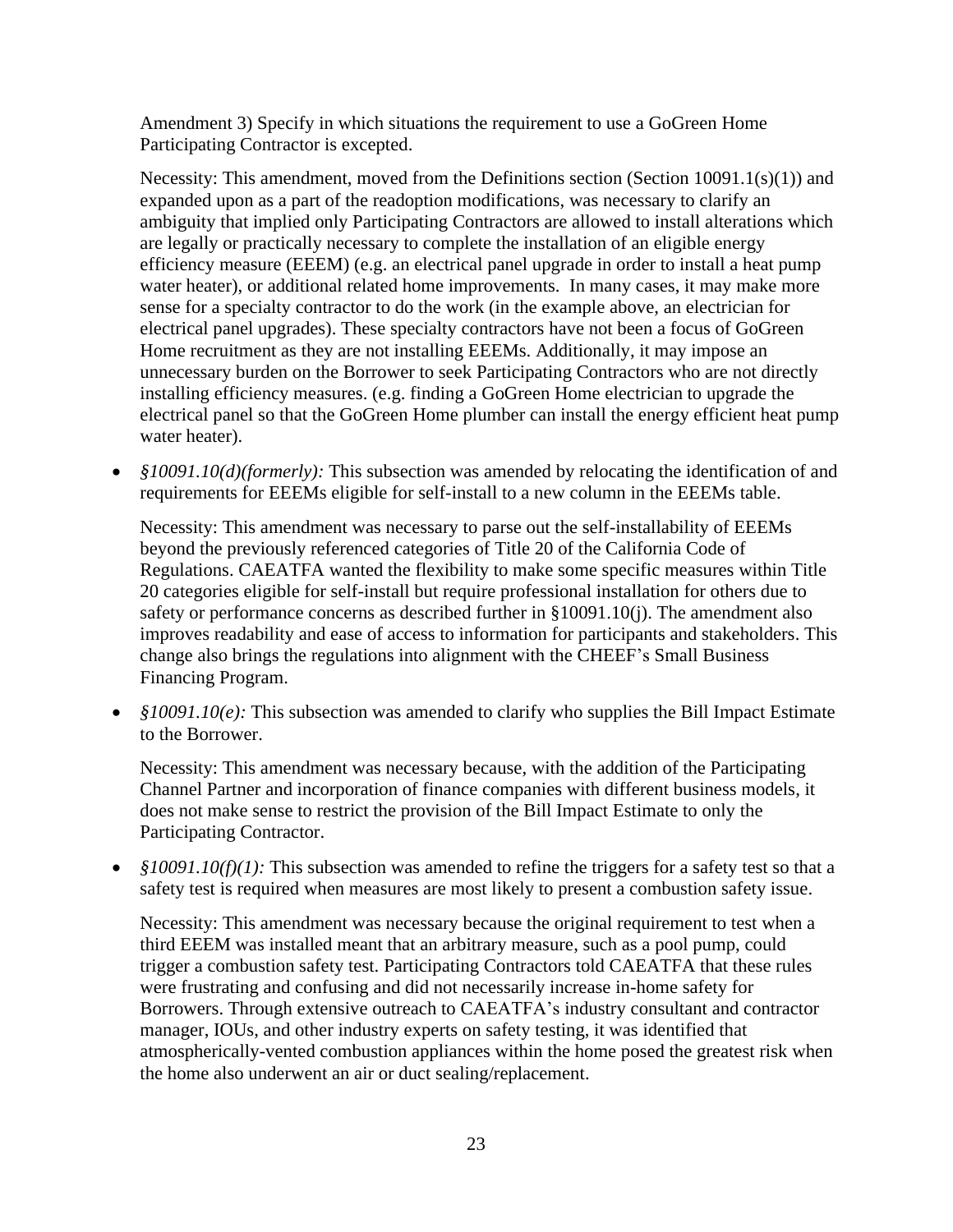• *§10091.10(f)(2):* This subsection was amended to include training that is proficient in the generally accepted standards for combustion safety and ventilation testing to qualify a Participating Contractor to conduct the safety testing.

Necessity: This amendment was necessary because the Natural Gas Appliance Testing (NGAT) is a training that contractors receive if they participate in an IOU program, but the training does not certify contractors in safety testing. Not all contractors participate in IOU programs need the extensive certification provided by the Building Performance Institute, and CAEATFA needed another way to include contractors who are proficient and have been trained in generally accepted industry standards, such as that which NGAT provides.

• *§10091.10(g)*: This subsection was amended to simplify descriptions of how projects will be verified and to clarify that as part of project reviews, GoGreen Home may undergo a desktop review and request project-related documentation from Contractors.

Necessity: This amendment was necessary because the current inspection process is overly detailed and prescriptive as to exactly how many onsite inspections occur and does not allow for photo or video review, which has become the norm during the Covid-19 pandemic and is efficient and effective. This change provides needed flexibility and allows GoGreen Home to prioritize certain types of projects for onsite inspections. This change aligns GoGreen Home with the other CHEEF programs.

• *§10091.10(j):* This subsection was amended to improve the readability of the EEEMs table and remove, add, and amend some measures.

*References to Titles 20 & 24:* All references to the eligibility standards for unique EEEMs in Title 20 and Title 24 of the California Code of Regulations were removed from the EEEMs table, and new language was added in §10091.10(j) clarifying that all projects must comply with Title 20 and/or Title 24.

Necessity: This amendment was necessary to improve readability, allow CAEATFA to draw attention to measures that are specifically above code (e.g., Energy Star), and align the table with the other CHEEF programs.

*EEEM eligibility based on IOU/REN/CCA "rebate" and "incentive":* All mentions of EEEM eligibility based on an IOU/REN/CCA "rebate" and "incentive" were changed to "energy efficiency program."

Necessity: This amendment was necessary as it is possible for one of these programs to offer energy efficient technology without having a rebate or incentive attached, and CAEATFA intends for GoGreen Home to support these other ratepayer-funded programs. "Energy Efficiency" is necessary to distinguish from other IOU and state programs for solar, etc.

*Self-installability of several EEEMs:* Gas Dryers and Window Film were changed to allow for self-install. Water Heaters were changed to require professional installation.

Necessity: This amendment was necessary because while Borrowers can choose to hire contractors to install gas dryers and window film, these EEEMs are able to be installed by Borrowers with relatively low safety risk or risk of hampering efficiency performance. Given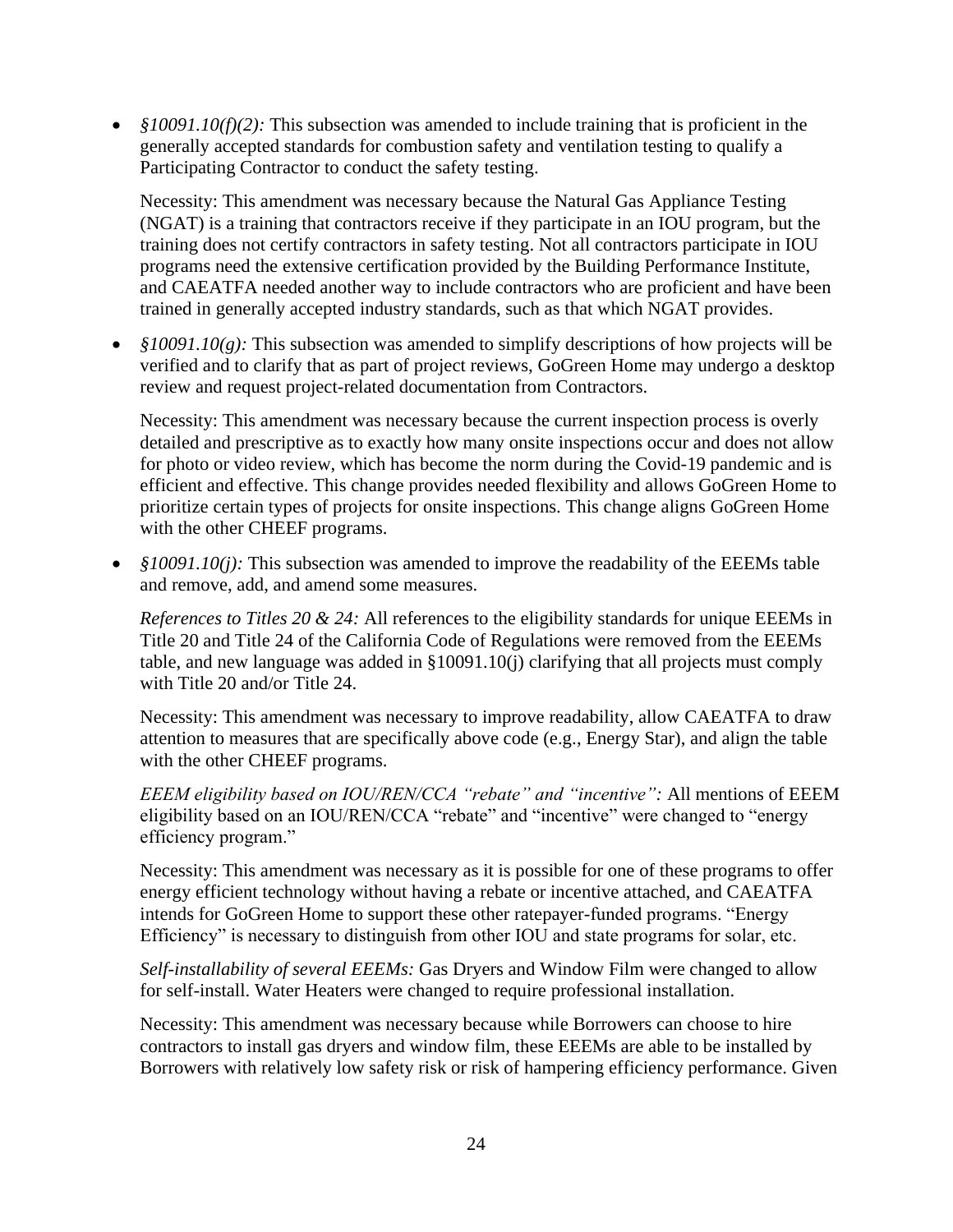the complexity and safety risks for installing water heaters, and the risk of reduced savings if installed incorrectly, CAEATFA now requires professional installation.

*Fuel source eligibility:* The word "IOU" was removed as an eligibility qualifier for fuel sources for EEEMs in this subsection and in the EEEMs table.

Necessity: This amendment was necessary as this change will allow EEEMs fuel source eligibility to potentially expand beyond IOUs should CAEATFA access additional non-IOU ratepayer funding and apply it as described in §10091.16.

| New EEEMs added to the EEEMs List          |                                              |
|--------------------------------------------|----------------------------------------------|
| Water heating $-$ Tank and pipe insulation | $HVAC - Air filter upgrade (with efficient)$ |
|                                            | fan motor)                                   |
| Appliances – Range hoods ENERGY STAR       | $HVAC - Air filter alarm or sensor$          |
| Appliances – Induction range or cooktop    | <b>HVAC</b> – Ventilation fan ENERGY STAR    |
| Building envelope – Insulated siding       | HVAC – Diagnostic or fault detection alert   |
| Building envelope - Heat reflective        | $HVAC - Duct$ sizing or optimization         |
| coatings                                   |                                              |
| Building envelope – Window coverings       | HVAC – Fan or motor control                  |
| (Interior)                                 |                                              |
| Building envelope – Window coverings       | $HVAC - HVAC$ tune-up                        |
| (Exterior)                                 |                                              |
| Pool Products - Pool cover                 | $HVAC - ECM$ furnace fan motor               |
| Appliances – Convection oven (electric)    | Other – Other measures qualifying through    |
|                                            | <b>IOU/REN/CCA Programs - Self-Install</b>   |
| Lighting $-$ LED tape lighting             | Demand Response – Thermal energy             |
|                                            | storage (TES) system                         |
| $Lightharpoonup$ LED light bulbs           |                                              |

*New Eligible Energy Efficiency Measures (EEEMs):*

Necessity: This amendment was necessary as stakeholders requested new measures that are energy efficient be allowed in GoGreen Home to provide more options to Borrowers. CAEATFA's technical consultant verified that these measures are highly likely to result in energy savings when installed in the vast majority of homes.

*Removed Eligible Energy Efficiency Measures (EEEMs):* "Appliances – Convection oven  $(gas)."$ 

Necessity: This amendment was necessary due to recent studies finding this type of appliance emits substantial amount of greenhouse gases. CAEATFA originally added this measure as a part of the emergency rulemaking, but is now removing it as this measure's pollution potential does not align with the State and the Program's broader goals of decarbonization,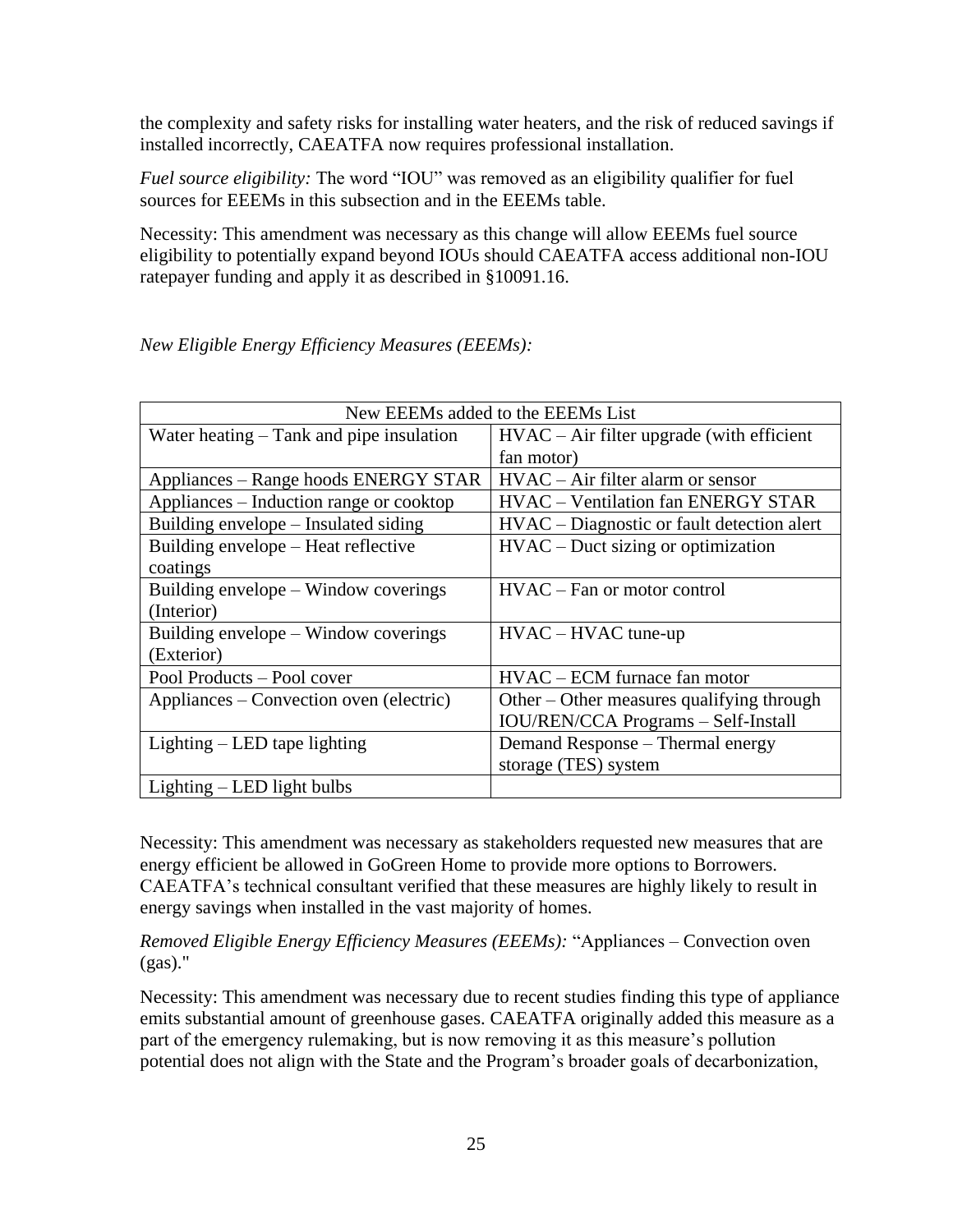### **§10091.11. Reporting.**

This section describes the reporting requirements for PFIs, PFLs, and Successor Servicers in GoGreen Home.

• *§10091.11(a):* This subsection was amended and the following data points were removed from the monthly loan performance reporting requirement: "Program Participation ID," "Original Total Loan Principal," and "Updated Payment Amount." The data points of "Inchoate losses or acceleration notices" and "Date(s) of charge-off for any charge-offs and if enforcement proceedings have begun" were moved to be collected as part of a claim application. The loan status data point was updated to add "120 days past due" to align with PFI, PFL, and Successor Servicer reporting practices. New data points were added to distinguish the reporting period, date the report was issued, and updated interest rate, if applicable.

Necessity: These amendments were necessary to ameliorate a sometimes burdensome reporting process for PFIs, PFLs, and Successor Servicers and to allow PFIs, PFLs, and Successor Servicers to generate loan performance reports automatically from their systems. The data that was removed, after analysis, was deemed superfluous for GoGreen Home's reporting needs. Similarly, data points moved to the claim application were not necessary to receive monthly and are only likely to be relevant in the event of a default and claim. The PFIs and PFLs currently participating in GoGreen Home are already voluntarily supplying the 'new' data points, so this change brings the regulations in alignment with current practice.

• *§10091.11(b)*: This subsection was amended to require the PFIs and PFLs to make a "good faith effort" to provide GoGreen Home with several loan program activity and marketing data points upon request from CAEATFA, but not more than monthly.

Necessity: This amendment was necessary to bring the regulations in line with current practice and the other CHEEF programs. The data is valuable for CAEATFA's marketing and public reporting efforts. These changes also allow CAEATFA to capture information on promotions, such as delayed first payments, etc., as they occur. The data captured in §10091.11(b)(4) in particular has been important for CAEATFA to demonstrate the value of the credit enhancement to customers.

• *§10091.11(c):* This subsection was amended to clarify the requirement that PFIs and PFLs must annually report any material changes to their original application, referencing not only the original application but also any updated certifications or modifications to their approved product.

Necessity: This amendment was necessary to close a small gap in the directions on reporting. It also ensures CAEATFA is kept up to date on how the PFI or PFL positions their product(s).

• *§10091.11(d)(5):* This subsection was amended to amend the requirement that PFIs and PFLs must continually report recovery data with the monthly performance report. Instead they will report recoveries as they occur. When the PFI and PFL does report a recovery, they will report the gross recovery amount and the net amount reimbursable to their Loss Reserve Account.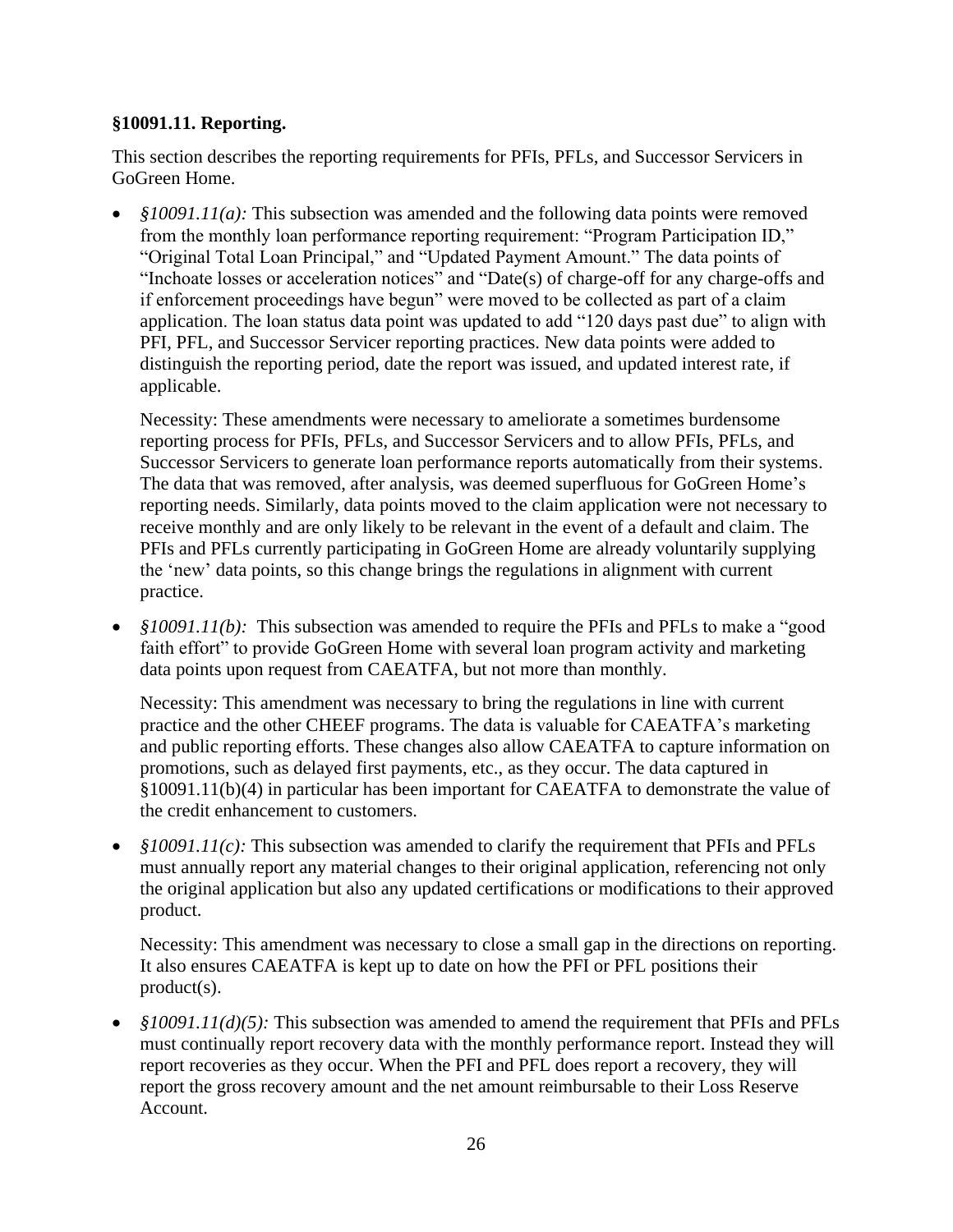Necessity: This amendment was necessary because recoveries do not happen frequently. It is an unnecessary burden to require PFIs and PFLs to report that no recoveries have been made each month. The new requirement that they report the gross recovery amount and the net amount reimbursable to their Loss Reserve Account stems from the fact that, in practice, CAEATFA has found it necessary to understand both gross and net recoveries.

## **§10091.12. Sale of Enrolled Loans.**

This section describes the processes and requirements by which a Lender may apply to join GoGreen Home to serve as a Successor Servicer.

• *§10091.12(c)(12):* This subsection was amended to clarify the distinction between eligibility requirements and certification requirements

Necessity: This amendment was necessary to clarify a distinction between eligibility requirements for EFLs seeking to join GoGreen Home as a Successor Servicer and the required certifications for their application. The language as currently worded implies that the EFLs applying to enroll as Successor Servicers can choose to certify they meet the requirements rather than provide evidence of it. This is not the intention of this subsection. This update clarifies that EFLs must provide evidence of compliance with eligibility requirements as well as make the required certifications.

### **§10091.13. Termination and Withdrawal.**

This section describes the processes and requirements by which a PFI, PFL, or Successor Servicer may withdraw or be terminated from GoGreen Home.

• *§10091.13(b):* This subsection was amended to clarify that, if a PFI, PFLs or Successor Servicer withdraws from GoGreen Home, the remaining Loss Reserve Account funds in that PFI, PFL, or Successor Servicer's account can transfer to another PFI, PFL, Successor Servicer, or CAEATFA's Program Holding Account-IOU.

Necessity: This amendment was necessary to align this subsection with the current intent of GoGreen Home. In the 2018 rulemaking of GoGreen Home, the credit enhancement structure was changed allowing for one account to hold program funds from all four of the IOUs rather than each of the IOUs having individual program holding accounts for their respective funds. This amendment also allows for the transfer of Loss Reserve Account funds aligning this subsection with *§*10091.12(b).

# **§10091.15. California Hub for Energy Efficiency Financing Privacy Rights Disclosure.**

This section describes the CHEEF Privacy Disclosure that advises the Borrower of their privacy rights under the CHEEF, informing them that certain information may be shared with utility companies and other state or federal agencies.

• *§10091.15(a):* This subsection was amended to allow the method by which the Borrower acknowledges receipt of the privacy rights disclosure to be in "a format approved by the Authority."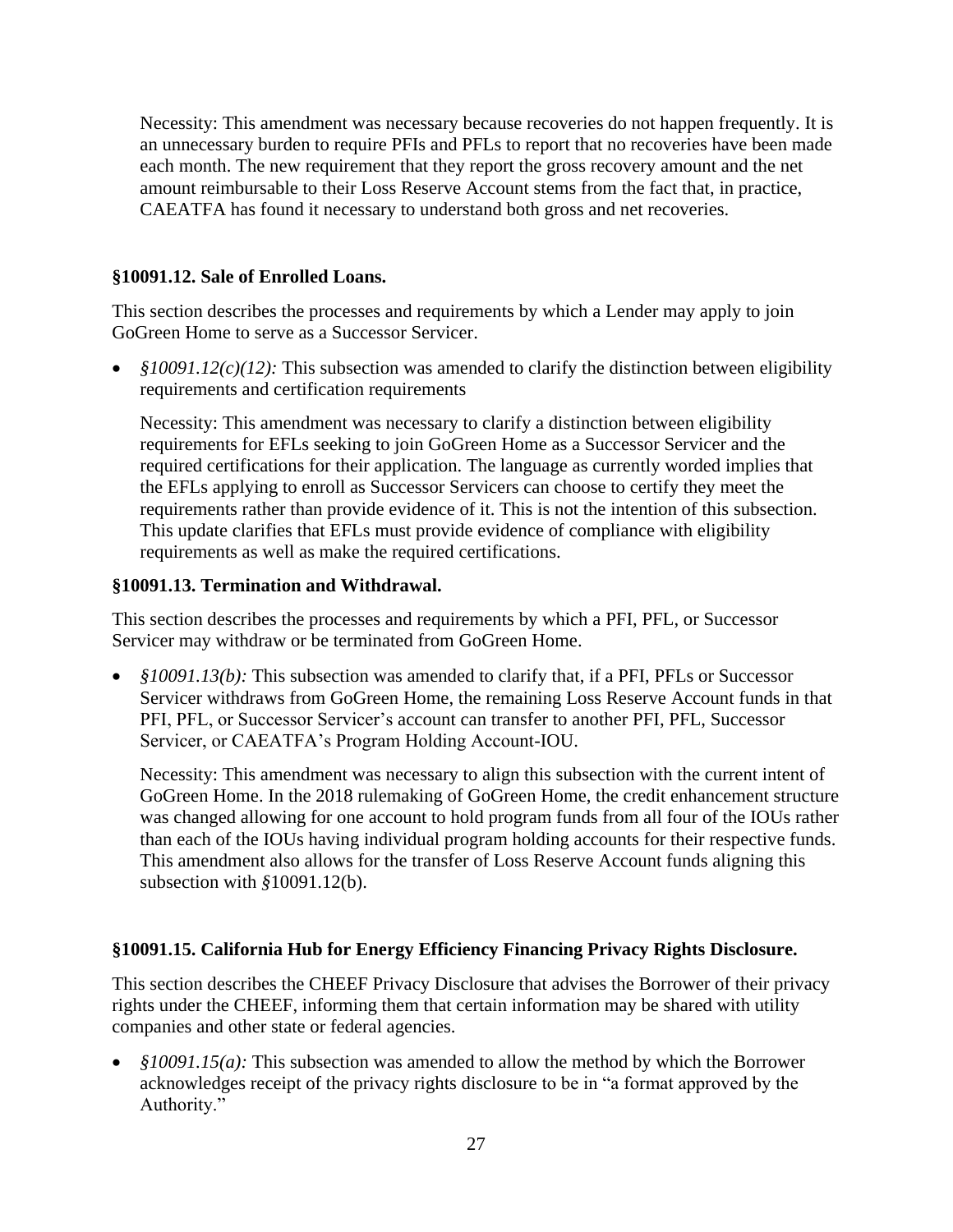Necessity: This amendment was necessary to allow for PFIs or PFLs to receive certifications for disclosures through their own electronic platforms. This adds flexibility to accommodate different PFIs' and PFLs' technology capabilities and to support automation where feasible. Staff has received requests from current participants and interested parties on allowing for data transmission in various electronic formats that are effective and provide for consumer protection.

• *§10091.15(a)(1)(G):* This subsection was amended to inform the Borrower that data related to the equipment or improvements funded with the proceeds of the loan, including costs, permit information, Contractor information, and shipping dates, may be disclosed to CAEATFA.

Necessity: This subsection was amended to reflect the fact that contractors provide permit and cost information to CAEATFA and that, as part of GoGreen Home being offered via utility online marketplaces, CAEATFA may come into possession of data related to product shipping dates. The addition of "Contractor information" specifically brings the regulations into alignment with new third party reporting practices proposed through this readoption of the emergency regulations.

• *§10091.15(a)(1)(H):* This subsection was amended to replace the customer service agreement identification number on the Borrower's utility bill with the "utility account" number.

Necessity: This amendment was necessary because utilities are able to provide energy usage data to CAEATFA using the utility account number without also receiving the service agreement number. This provides an operational efficiency and reduces the administrative burden of collecting multiple data points related to utility account numbers.

- *§10091.15(a)(1)(J):* This subsection was amended to inform the Borrower that CAEATFA may come into contact with data provided by the PFI, PFL, or PCP as part of their own quality assurance process or via satisfaction surveys.
- Necessity: This amendment was necessary to accommodate data potentially available to CAEATFA as part of GoGreen Home being offered via marketplaces and post-project surveys planned by potential PCPs.
- *§10091.15(c)*: This subsection was amended to specify a disclosure period of one year for reporting specific information to third parties.
- This amendment is necessary to bring GoGreen Home's regulations into alignment with the California Information Practices Act, which requires a specified time limit within which specific information may be shared. One year provides sufficient time for any monthly, quarterly or annual reporting per contracts, interagency agreements, or if required by law.
- *§10091.15(c)*: This subsection was amended to add "Program funders" as an entity with whom borrower, loan and project data may be shared.

Necessity: This amendment was necessary because CAEATFA may enter into agreements with other sources of funding beyond the IOUs and needs to include these funders as the recipients of data reports.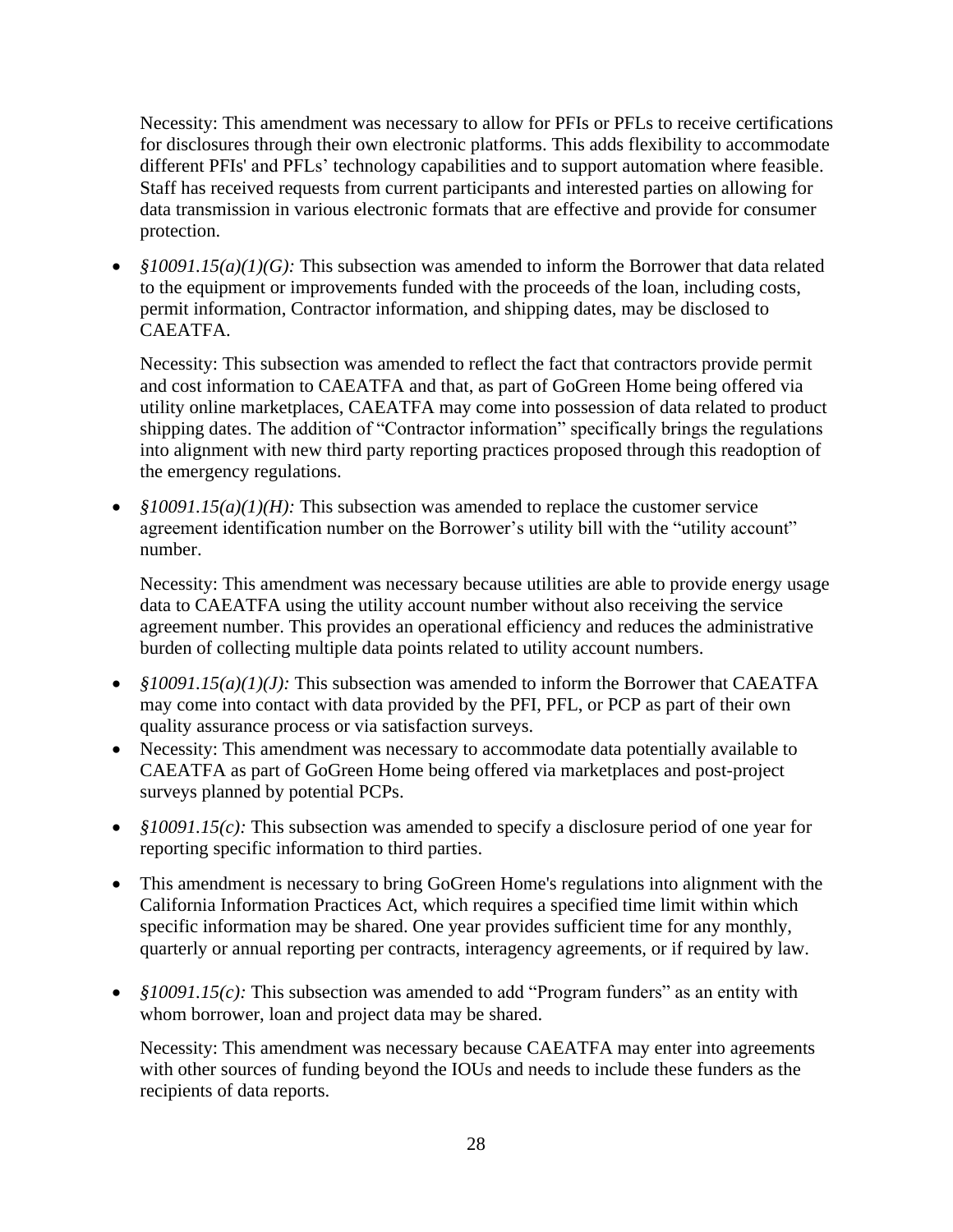• *§10091.15(d)*: This subsection was amended to clarify that reporting anonymized and aggregated data is separate from, and in addition to, reporting of specific Borrower, loan, and project data

Necessity: This amendment was necessary to clarify that there are two types of data sharing to which Borrowers are consenting: release of their specific, individual data to specific named entities, and also anonymized and aggregated sharing with the public.

• *§10091.15(e)*: This subsection was amended to add "Email address" as a data point to be utilized or released for surveys and evaluations.

Necessity: This amendment was necessary to provide another reasonable method of contact through which Borrowers can be invited to participate in surveys.

### **§10091.16. Conditional Eligibility Expansion.**

This new section was added as part of the original emergency regulations to describe what CAEATFA will do if CAEATFA secures funding for GoGreen Home from a non-IOU ratepayer source. If CAEATFA is able to secure that funding, CAEATFA will 1) establish a non-IOU program holding account(s) that will hold funds allocated for credit enhancements, 2) maintain an interested parties list, 3) expand the type of equipment and corresponding costs that will count toward the required Claim-Eligible Principal Amount, 4) publish when this additional funding is available and the criteria for expanded eligibility, and 5) offer the credit enhancement for loans financing GoGreen Home projects on a first-come first-serve basis. The section also explains that funding may come from various types of government agencies or a nonprofit organization.

Necessity: CAEATFA has been exploring the procurement of additional sources of funding, beyond IOU ratepayer funds, to solve a gap in GoGreen Home's ability to serve state residents, scale, and meet the State's carbon reduction goals. Because to date GoGreen Home has been an IOU ratepayer-funded program and supports energy upgrades that correspond to an IOU fuel source, customers that are served by a Publicly-Owned Utility (POU) have not been eligible to finance electric energy efficiency measures or measures that result in fuel substitution from gas to electricity, like the adoption of heat pumps. However, there are over 40 POUs providing electricity in the state.

This results in a web of complex eligibility requirements, causing confusion for GoGreen Home Contractors and Lenders. For example, financing for a cool roof, which is intended to reduce electricity consumption, is eligible for a credit enhancement in West Sacramento (where Pacific Gas & Electric (PG&E) provides both gas and electric service), but not in Sacramento (where PG&E provides gas service and the Sacramento Municipal Utility District provides electric service). One result of this complexity is a burden on PFIs who must become familiar with IOU and POU jurisdictional boundaries and specific measures and their corresponding fuel sources, and then analyze each project for its unique combinations of gas and electric service providers, measure costs, and measure fuel source. The cost of this burden is overall fewer transactions, even in IOU territories.

Securing a non-IOU ratepayer source of funding for GoGreen Home credit enhancements mitigates much of the complexity described above. State residents who have IOU gas providers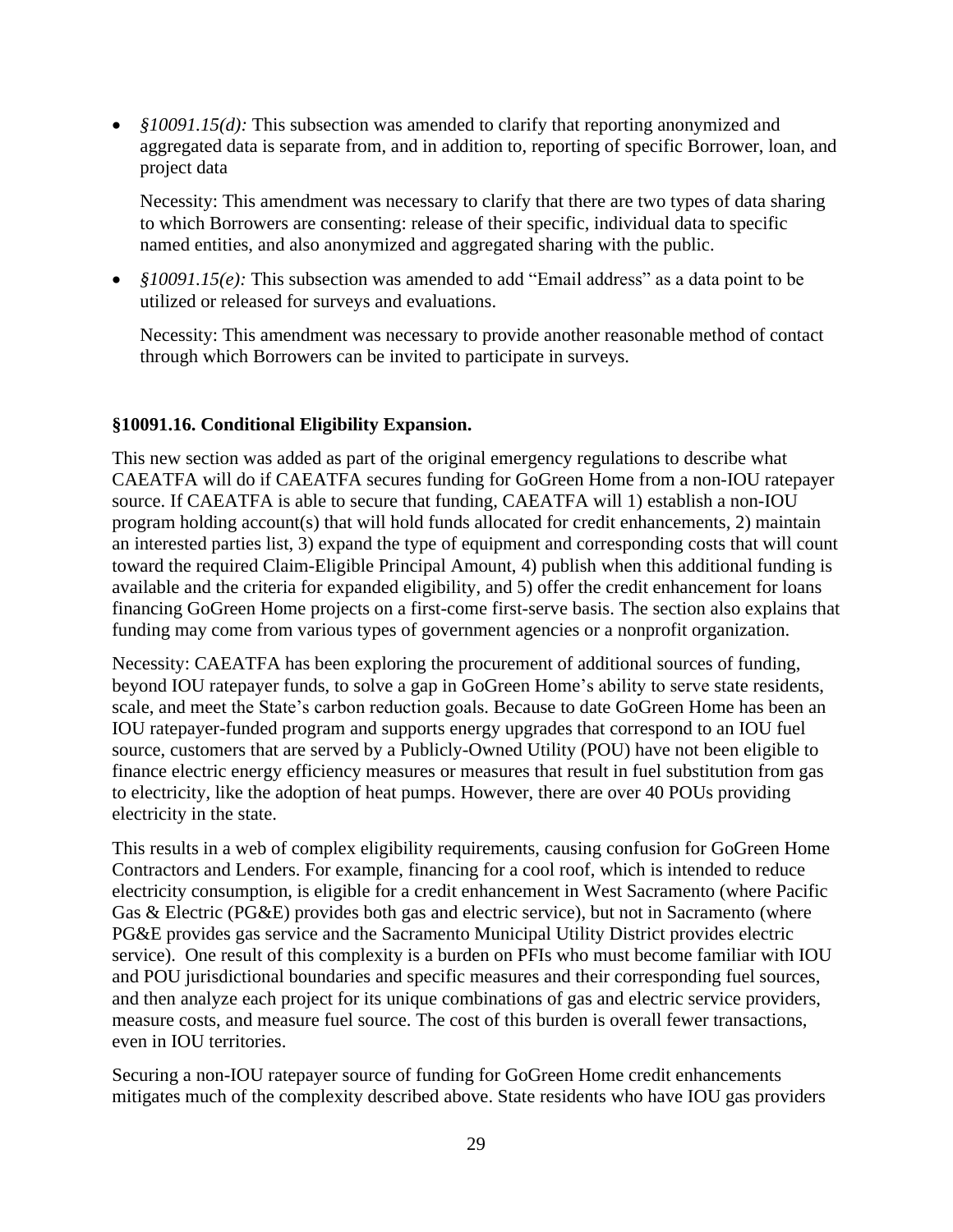but POU electricity providers will be allowed to make decarbonization upgrades in line with the State's climate change goals. CAEATFA would be able to use non-IOU ratepayer funds as Loss Reserve contributions when a customer project was electric in nature or resulted in fuel substitution from gas to electricity – and that customer was not served by an electric IOU. CAEATFA has recently executed a Memorandum of Agreement with the implementer of the TECH Clean California Initiative, a clean energy market transformation program funded under the mechanisms provided through the State's Cap and Trade Program to promote electrification. Federal funding or funding from some of the POUs are also potential sources.

Because additional funding sources may differ from one to the next in terms of the measure eligibility expansion they will facilitate and because additional funding sources may come and go, it is necessary to have a new section that specifies broadly what will happen when CAEATFA secures new funding.

The necessity for specific provisions of §10091.16 are included below, as well as for additional modifications proposed for the readoption of the emergency regulations:

§10091.16(a): This subsection was amended to clarify the source of any additional funding would be from a non-IOU Energy Efficiency ratepayer source.

Necessity: This amendment was necessary to clarify phrasing originally proposed in the emergency regulations ("non-IOU ratepayer funding"), which was too broad. GoGreen Home credit enhancement funds have historically come from IOU Ratepayer funds approved specifically for Energy Efficiency activities. The proposed new language clarifies that the additional funds could come from other types of (non-Energy Efficiency) IOU Ratepayer funds.

*§10091.16(a)(1) and (a)(5) (formerly)*: This subsection was amended to relocate the establishment of multiple program holding accounts from Section 16 to the definition of "Program Holding Account" (See Section 10091.1(ii)).

Necessity: This amendment was necessary to simplify and better present information in this section. As described above in the Definitions section (Section 10091.1), CAEATFA proposes updating the definition of "Program Holding Account" by removing "IOU", which was originally added as part of the emergency regulation modifications, and instead describing separate Program Holding Accounts for multiple Program Funders as a clearer and cleaner way of accomplishing the same distinguishability. With this change, it becomes unnecessary to describe the creation of non-IOU ratepayer Program Holding Accounts.

*§10091.16 (a)(2) (formerly; now §10091.16 (a)(1)):* This provision was necessary to enable CAEATFA to establish an interested parties list with whom to share information about the availability of additional funding and an equipment eligibility expansion. The interested parties list will be notified when a non-IOU-ratepayer source of funds has been procured for use in GoGreen Home and will identify and describe any conditions on use of the funds that are put in place by specific funding sources.

*§10091.16 (a)(3) (formerly; now §10091.16 (a)(2)*: This provision was necessary to make clear that non-IOU-ratepayer funding described in §10091.16 will allow additional equipment, beyond what is currently allowed, to be applied toward the 70% Claim-Eligible Principal Amount (CEPA) and that the source of the funding, not CAEATFA, will determine the criteria for expanded eligibility. This subsection was further amended to clarify that the expansion of the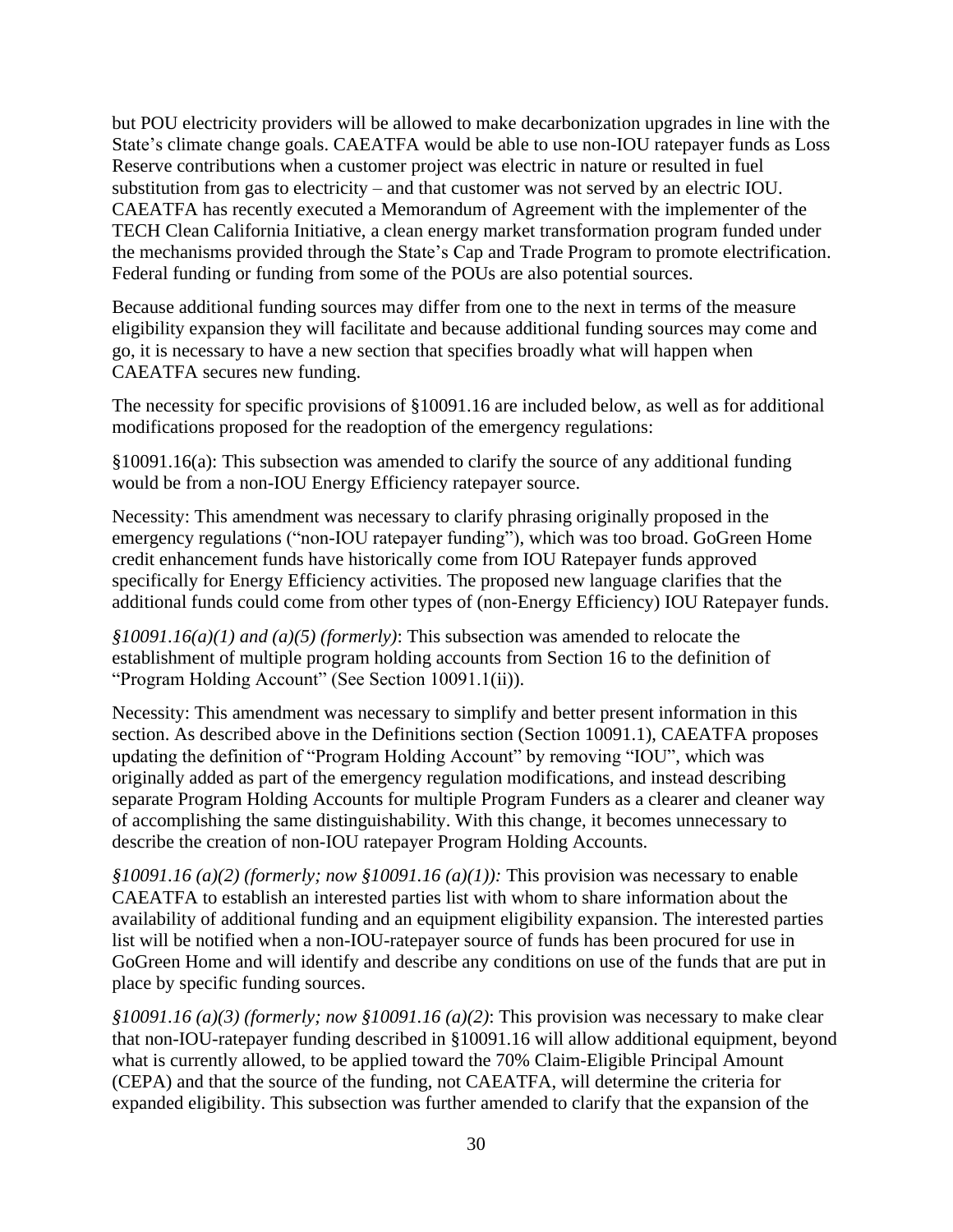types of eligible equipment and related costs resulting from new sources of funding will be based on expanding the equipment's fuel source eligibility. The current regulations require 70% of the CEPA to fund EEEMs that correspond to an IOU fuel source. However, if CAEATFA were to secure credit enhancement funding from a POU, then it is likely that the POU funding could be used to allow EEEMs corresponding to the POU fuel source to count toward the 70% of the CEPA for that particular POU's service area. However, not all funding sources are going to set the same criteria. For example, a federal funding source is likely to allow its funds to be used as a credit enhancement for loans with measures corresponding to POU fuel sources, in any POU jurisdiction across the state, but may limit the use to particular measures on the EEEMs list.

§10091.16 (a)(4) *(formerly; now §10091.16 (a)(3)*: This provision was necessary to establish that CAEATFA will publicize and provide notice to the public, as well as Participating Contractors, PFIs, or PFLs, of the criteria put in place by the funding source and how that criteria will impact eligibility for particular measures in particular utility jurisdictions. For example, should a POU decide to provide funding that is limited to Loss Reserve Contributions for loans to customers in their particular service area, that criteria will be published on CAEATFA's website and the interested parties list will be notified when the website is updated.

*§10091.16 (a)(5) (formerly)*: This provision, first proposed as part of the emergency regulation modifications, was necessary to make it clear that CAEATFA will use the additional funding for Loss Reserve Contributions on a first-come first-serve basis as loans are enrolled in the Program. This language was relocated to Section *10091.16 (a)(2) to improve clarity.*

# **Documents Relied Upon**

- CPUC Decision 13-09-044, Decision Implementing 2013-2014 Energy Efficiency Financing Pilot Programs
- CPUC Decision 17-03-026, Addressing Energy Efficiency Financing Pilot Programs Originally Ordered in Decision 13-09-044
- CPUC Resolution E-5072, Disposition of the Residential Energy Efficiency Assistance Loan Program ("REEL") pursuant to Decision 17-03-026
- CPUC Decision 19-08-009, Decision Modifying the Energy Efficiency Three-Prong Test Related to Fuel Substitution

# **Other Matters Prescribed by Statutes Applicable to the Specific State Agency or to any Specific Regulation or Class of Regulations**

No other matters are prescribed by statute applicable to CAEATFA or any specific regulation or class of regulations pursuant to Section 11346.1(b) or 11346.5(a)(4) of the Government Code pertaining to the Emergency Regulation or to CAEATFA.

# **Costs to Any Local Agency or School District That Must be Reimbursed in Accordance with Government Code Sections 17500 through 17630**